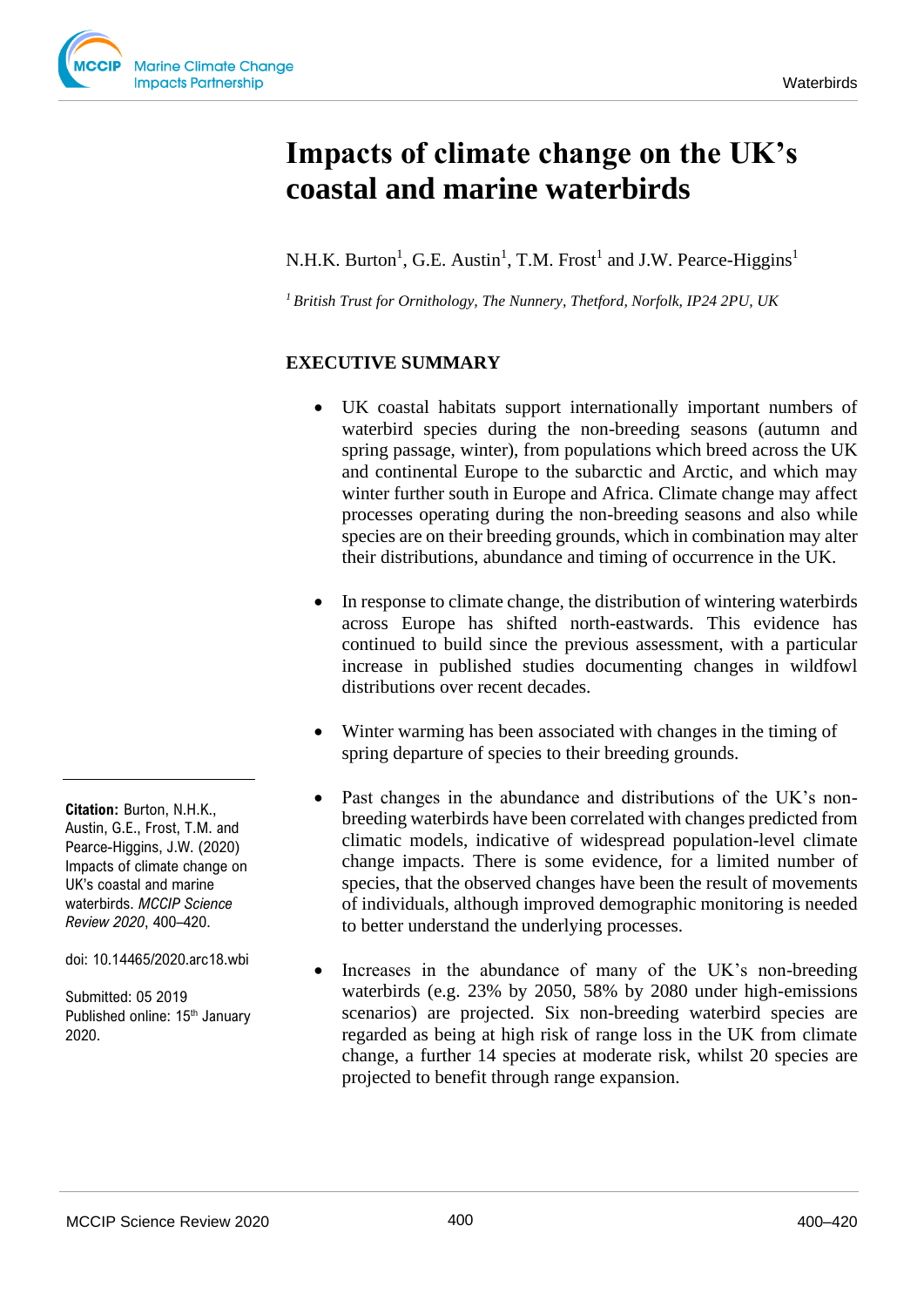

- Projected changes in sea level are likely to impact the extent and quality of coastal habitats, but this has yet to be properly included within species' climate change vulnerability assessments.
- There is some limited evidence that climate change may be impacting the breeding success of some species, affecting their non-breeding abundance in the UK. The future extent of the Arctic and subarctic breeding areas of the majority of waterbird species are predicted to decline by 2080, although reductions may be less severe in the Eurasian and Canadian Arctic from where the majority of UK nonbreeding waterbirds originate. Climate change impacts may additionally affect waterbirds that also breed in the UK, with northern/upland breeding species projected to be greatest risk of decline. Potentially positive population-level impacts of milder winter weather on survival rates may be more than compensated for by projected negative climate change impacts on reproductive success.

# **1. INTRODUCTION**

The UK's coast and marine waters support internationally important numbers of waterbird species during the non-breeding seasons (autumn and spring passage, winter). Some of these birds originate from local breeding populations within the UK or continental Europe, but a great many travel here along the East Atlantic Flyway, a migratory pathway that connects breeding grounds in Scandinavia and Russia, Iceland, Greenland and Canada (Wernham *et al*., 2002) with wintering grounds in Europe and farther south. As such, these species' populations may be subject to multi-scale environmental effects, including climate change, through processes operating in different geographical locations at different periods of their annual life cycle – on their breeding grounds, staging sites and wintering grounds (Piersma and Lindström, 2004; Maclean *et al*., 2007). Whilst weather conditions are an important driver of both the breeding success (Meltofte *et al*., 2007) and annual survival (Clark, 2004) of waterbirds through direct impacts on ambient conditions, climate change may also affect these population processes indirectly (Lindström and Agrell, 1999), for example, through changes to predator populations (Kausrud *et al*., 2008; Gilg *et al*., 2009; Schmidt *et al*., 2012) prey abundance (Pearce-Higgins *et al*., 2010) and habitat quality on the breeding grounds (Wauchope *et al*., 2017), or through impacts on prey distributions or habitat loss on non-breeding grounds (Iwamura *et al*., 2013; Murray *et al*., 2019). Constraints operating at one part of the annual cycle can significantly impact abundance at other stages of that cycle, and in other locations. For example, resulting changes in abundance and distribution on the breeding grounds will have consequences for the numbers occurring in non-breeding areas, whilst impacts in one non-breeding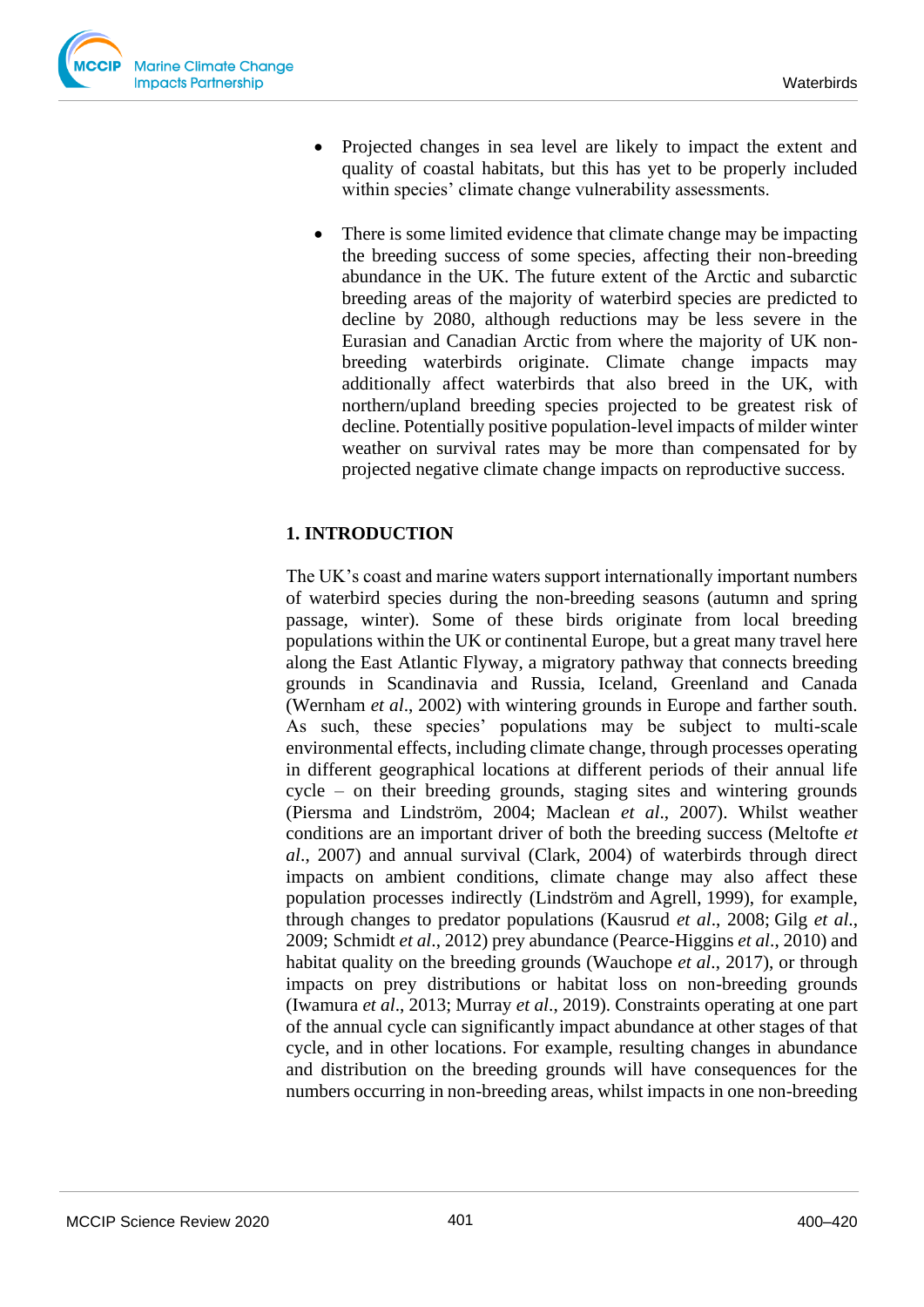area may also affect numbers from the same population at another (Iwamura *et al.,* 2013).

In a previous assessment of the impacts of climate change on these populations, Pearce-Higgins and Holt (2013) presented evidence, particularly from studies of waders, for north-easterly shifts in species' overwinter distributions consistent with anticipated impacts of a warming climate, associated with a medium level of confidence. However, at that time, there was little existing evidence that those species that migrate to winter in the UK from the Arctic and subarctic were being impacted by climate change on their breeding grounds. Here, we summarise more recent evidence for impacts of climate change on the waterbirds that spend the non-breeding seasons in the UK (and across Europe) assessing first, changes in species' numbers, distributions and phenology that have been observed in non-breeding areas and, second, the potential environmental drivers and processes behind these changes, including those that may be operating on the species' breeding grounds, and elsewhere along the East Atlantic flyway. It is worth noting that some of these species also associate with freshwater or terrestrial habitats to a variable extent, and therefore in order to present as complete a picture as possible, some of the supporting literature for this assessment may come from non-coastal or marine habitats.

Non-breeding waterbirds in the UK are monitored by the Wetland Bird Survey (WeBS: [https://www.bto.org/webs\)](https://www.bto.org/webs), with around 3000 volunteer counters participating in synchronised monthly counts at both inland and coastal wetlands. Data are used to assess the numbers of non-breeding waterbirds at a country-level, trends in their numbers and distribution, and the importance of individual sites for waterbirds, in line with the requirements of multilateral environmental agreements (Frost *et al.,* 2019; Woodward *et al.,*  2019). WeBS covers both inland waterbodies and coastal sites, most especially estuaries, but provides less complete coverage of the open coast. For this reason, periodic surveys of non-breeding waterbirds on this habitat are also undertaken through the Non-Estuarine Waterbird Survey (NEWS; e.g. Austin *et al.,* 2017), counts from which feed into WeBS reporting.

#### **2. WHAT IS ALREADY HAPPENING?**

#### **Changes in wintering numbers and distributions and phenology**

Much of the focus of research on the impacts of climate change on waterbirds has been on changes in species' wintering distributions. The processes behind these changes are likely to be complex, but may include absolute changes in the sizes of populations, the direct movements of individuals, or differential changes in overwinter survival rates or juvenile settlement patterns across species' wintering ranges. The relative importance of these processes is related to variation in the site-fidelity of different species (Pearce-Higgins and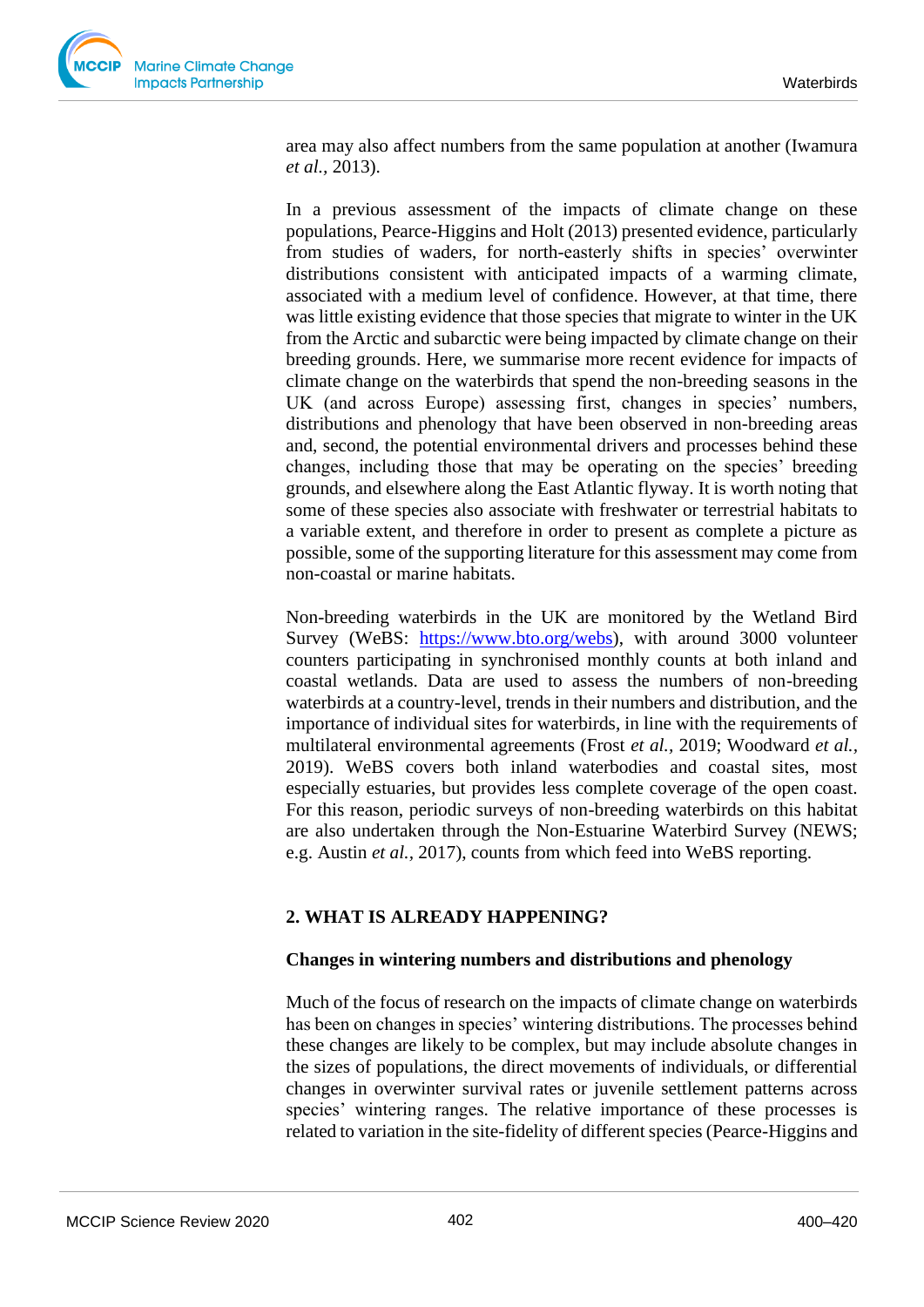

Holt, 2013). Using data from WeBS and sister schemes across Europe that also feed into the International Waterbird Census (IWC: [https://www.wetlands.org/iwc\)](https://www.wetlands.org/iwc), the evidence for changes in wintering waterbird distributions has continued to build through a large volume of peerreviewed publications from across Europe. In particular, published studies document changes in wildfowl distributions over this period, which were lacking at the time of the previous assessment (Pearce-Higgins and Holt 2013). Considering IWC data from 1990–2013 from across western, central and northern Europe, Pavón-Jordán *et al.* (2018) examined changes in the wintering distributional abundance of 25 wildfowl species, and described how they varied between species associated with different habitats. 'Deepwater' species showed long-term north-eastwards shifts in distributional abundance through this period, reflecting the breeding origins of the majority of species considered and climatic gradients; distributions of both deep- and 'shallow-water' species were linked to inter-annual variation in winter weather, as shown by the winter North Atlantic Oscillation (NAO) index, but there were no significant changes in 'farmland' species' distributions. These results are in line with the previously documented north-easterly shifts in the wintering distributions of coastal waders that have been associated with warmer temperatures (Austin and Rehfisch, 2005; Maclean *et al.,* 2008), and suggests that diving duck species dependent upon ice-free deep water are exhibiting the same response.

This response appears largely driven by warming winter temperatures in Scandinavia reducing ice-cover, leading to widespread increases in the numbers of a range of wintering waterbirds in both Sweden (Nilsson, 2014; Nilsson and Haas, 2016) and Finland (Fraixedas *et al.,* 2015). Trends in the proportion of individuals overwintering in Finland have increased for four of six wildfowl and one of three gull species, with early winter temperature (daily mean temperature in November–December) positively associated with this proportion for six of these species overall (Meller *et al.,* 2016). Numbers of 13 of 18 waterbirds staging in south Sweden increased from 1973–2013 (Nilsson, 2014), although there have been recent declines in the numbers of some species (Nilsson and Haas, 2016). Specifically, there have been northeasterly shifts in the distribution of tufted duck *Aythya fuligula*, goldeneye *Bucephala clangula*, smew *Mergellus albellus* and goosander *Mergus merganser* (Lehikoinen *et al.,* 2013; Pavón-Jordán *et al.,* 2015), all of which are diving ducks (species defined as associated with deep-water by Pavón-Jordán *et al.,* 2018) which require ice-free water. In contrast, declines of pochard *Aythya ferina* in western Europe appear unrelated to shifts in distribution towards species' breeding grounds (Folliot *et al.,* 2018). Many wetland sites are designated as protected sites, for example, in the European Union as Special Protection Areas (SPAs), due to their importance for waterbird species. Pavón-Jordán *et al.* (2015) highlighted the added importance of this network for species whose distributions are changing, such as smew, even though this species itself is only a feature of a relatively small number of sites.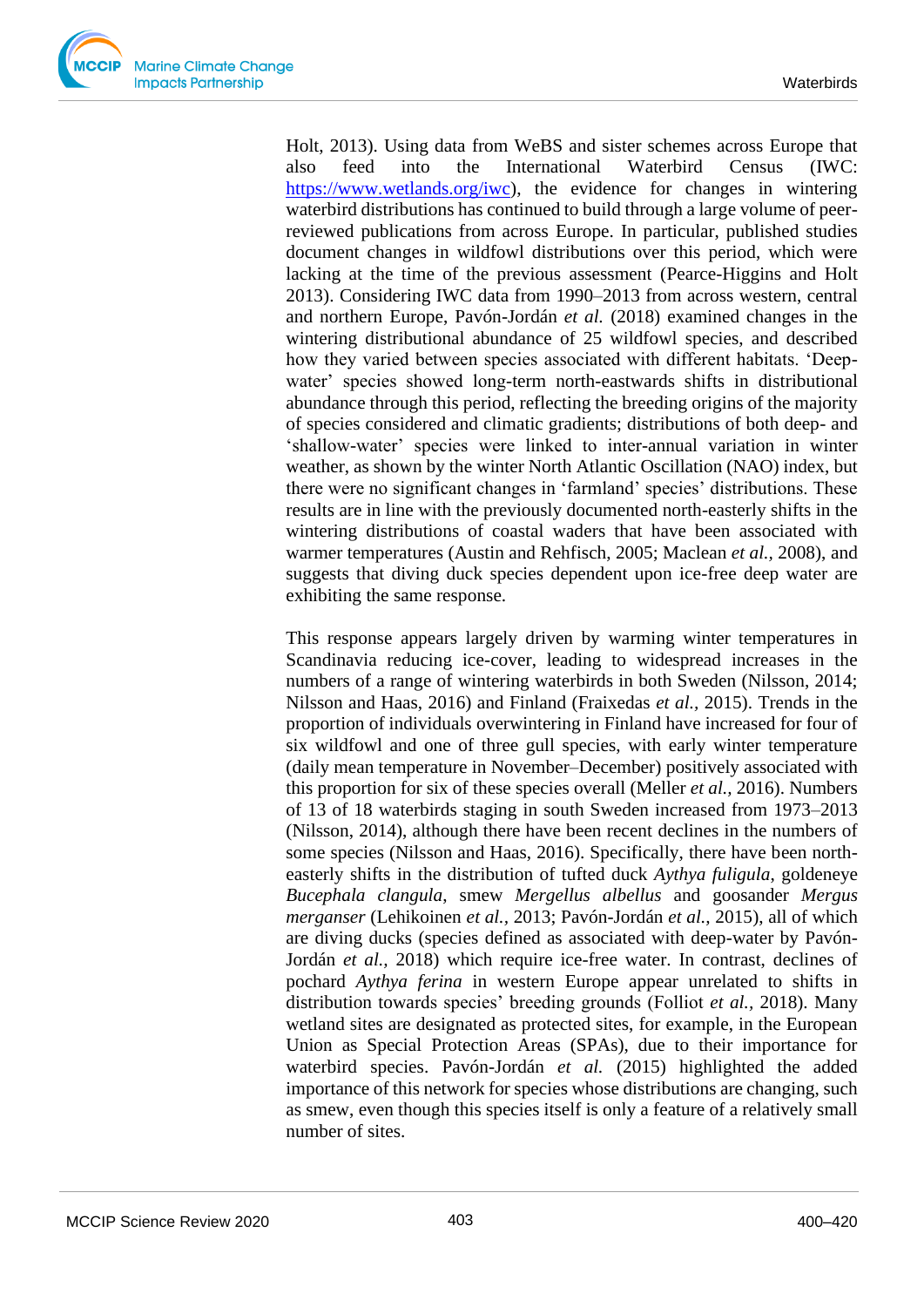Changes in the wintering distributions of dabbling ducks (species defined as associated with shallow-water habitats by Pavón-Jordán *et al.,* 2018) are more mixed and appear less closely correlated with temperature (Dalby *et al.,*  2013). Numbers of wigeon *Anas penelope* have declined in Spain and Ireland, remained broadly stable in the UK and increased in Scandinavia (Fox *et al.,*  2016). There has been a similar change in the distribution of Mallard *Anas platyrhynchos* (Gunnarsson *et al.,* 2012). More broadly across Europe, the distribution of the migratory north-west / south-west Europe greylag goose *Anser anser* population (defined as associated with farmland habitats by Pavón-Jordán *et al.,* 2018) has also shifted north-eastwards, a combination of reduced migration distance by individuals, and an increasing population (Ramo *et al.,* 2015; Podhrázský *et al.,* 2017). These trends are not apparent everywhere and may be modified by changes in habitat condition at specific sites. Evidence from the Camargue in south-west France shows that both teal *Anas crecca* and mallard are now overwintering there for longer than in previous years, which in combination with improved body condition and increased sedentariness suggest that local improvements in habitat quality for these species may be over-riding north-easterly shifts in distributions (Guillemain *et al.,* 2015a, b).

The latest wintering waterbird indicator for the UK, produced using WeBS data as part of wider Biodiversity Indicators (Defra, 2018), shows that while indices for all waterbirds, waders and wildfowl were higher in 2015/16 than at the start of the time series in 1975/76, there had been declines over the most recent 2009/10–2014/15 period. These declines are consistent with the evidence described above for wildfowl and previous evidence for waders (Austin and Rehfisch, 2005; Maclean *et al.,* 2008) of north-easterly shifts in distributions, but also suggest wider overall declines in abundance.

Comparative trends, based on January counts from 2005/06–14/15, in the numbers of 10 'deep-water' and seven 'shallow-water' associated species (as defined by Pavón-Jordán *et al.,* 2018) wintering in the UK and south Sweden are shown in Figure 1a (UK and Swedish data are drawn from WeBS and Nilsson and Haas, 2016, respectively). For three diving duck or 'deep-water' species with predominantly eastern subarctic or Arctic breeding distributions, scaup *Aythya marila*, goldeneye and smew, there have been recent increases in wintering numbers in Sweden, while numbers wintering in the UK have declined (Figure 1b–d). Trends for other deep-water species with wider European distributions and shallow-water species do not appear correlated between Sweden and UK.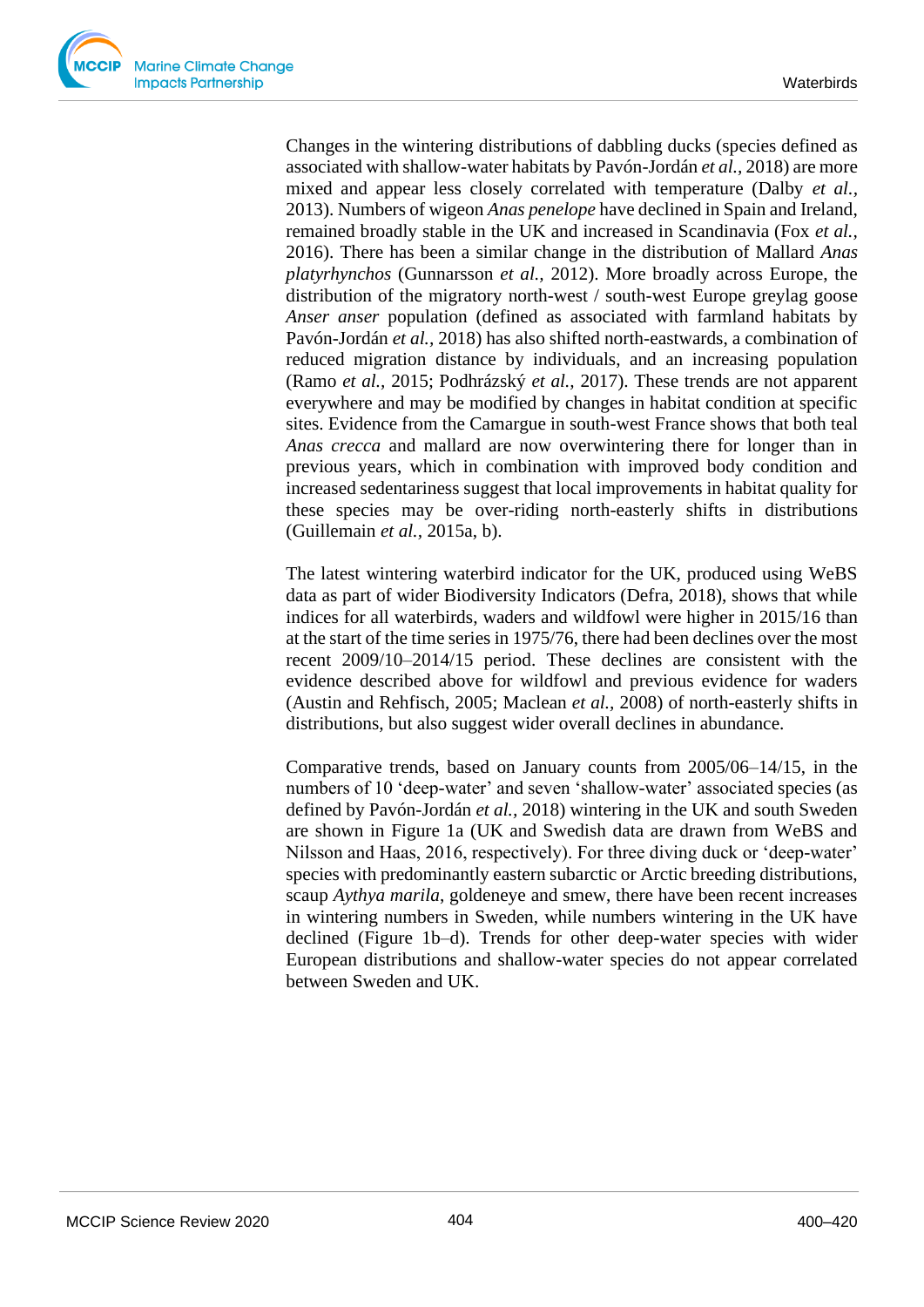





*Figure 1: (a) Comparative trends (± 1 standard error) in the numbers of waterbirds wintering in the UK and Sweden between 2005/06 and 2014/15: closed symbols – 'deep-water' species; open symbols – shallow-water species. Based on January indices from the UK Wetland Bird Survey (WeBS: see <https://www.bto.org/volunteer-surveys/webs/publications/webs-alerts/methods/data-analysis> for indexing methods) and Nilsson and Haas (2016) respectively (see Nilsson and Haas, 2016, for trend analysis methods). Deep-water species: PO = pochard, TU = tufted duck, SP = scaup; GN = goldeneye, SY = smew, GD = goosander, RM = red-breasted merganser* Mergus serrator*, GG = great crested grebe* Podiceps cristatus*, CA = cormorant* Phalacrocorax carbo*, CO = coot* Fulicra atra*; shallow-water species: MS = mute swan* Cygnus olor*, SU = shelduck* Tadorna tadorna*, GA = gadwall*  Anas strepera*, WN = wigeon, MA = mallard, PT = pintail, T\_ = teal. (b) January indices for scaup for the UK (black lines) and Sweden (grey lines) show divergent trends (note logarithmic scale).*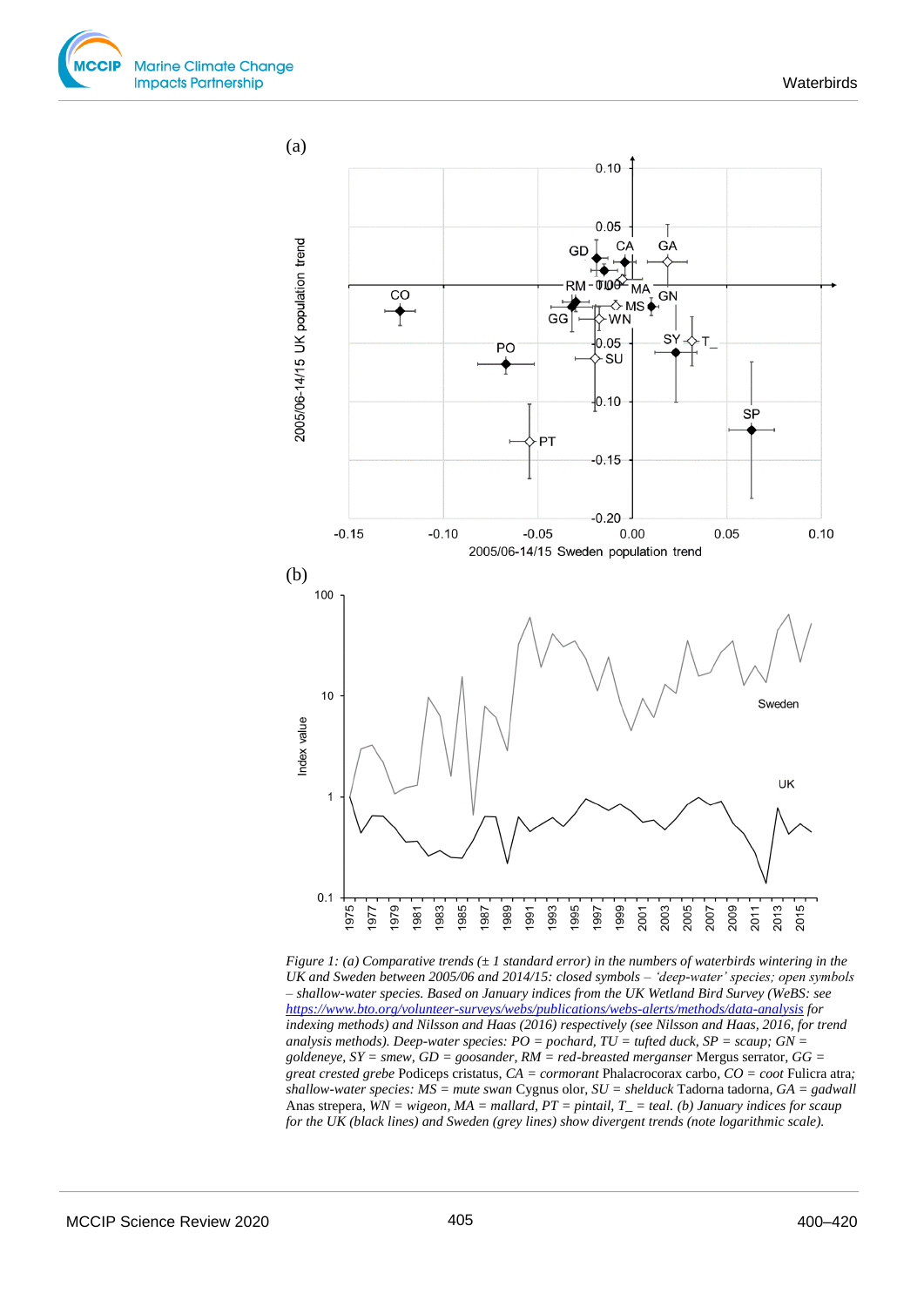



*Figure 1 – contd. January indices for (c) goldeneye and (d) smew for the UK (black lines) and Sweden (grey lines) show divergent trends (note logarithmic scale).* 

Whilst much of the new literature is focussed on wildfowl, there has been less additional evidence about the impacts of climate change on the numbers and distributions of wintering waders. From 1977 to 2009 changes in the wader assemblage across Wetlands in France, as shown by the community temperature index, shows that species associated with warmer climates in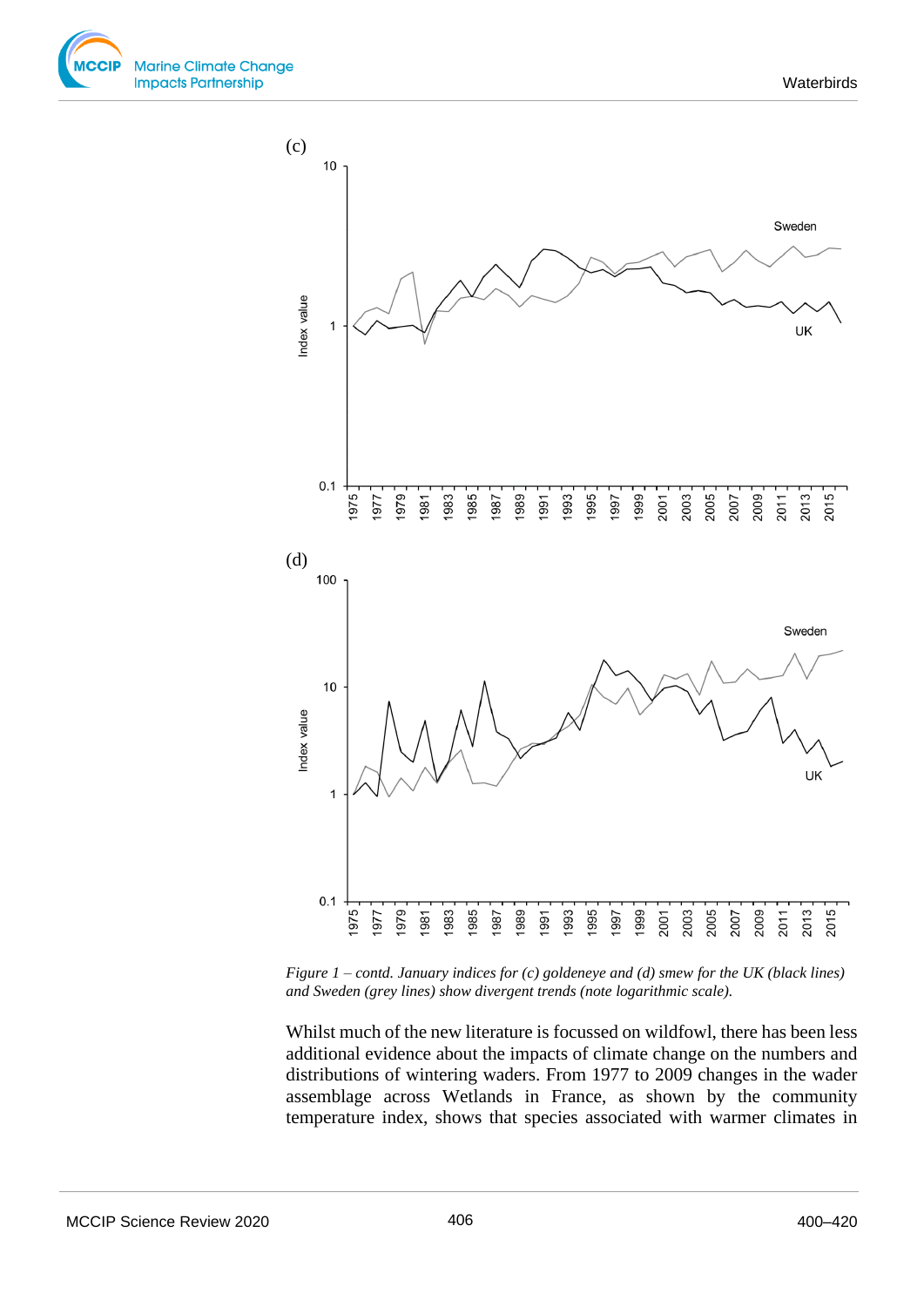winter have tended to increase in abundance relative to those associated with cooler climates (Godet *et al.,* 2011). This same process has probably contributed to a significant increase in the functional diversity and speciesrichness of the wader communities on British estuaries over the same period (Mendez *et al.,* 2012). Functional diversity in wintering wader communities on British estuaries increased to the greatest extent on east coast estuaries between 1980/81 and 2006/07, reflecting a decreased advantage in wintering in the milder west following recent increases in winter temperatures across the country (Austin and Rehfisch, 2005). Previously less widely distributed species, such as black-tailed godwit *Limosa limosa*, avocet *Recurvirostra avosetta* and greenshank *Tringa nebularia* have become more extensively distributed; changes in the overall non-breeding numbers of more common species in the UK have predominantly resulted in changes in local abundance rather than changes in site occupancy (Mendez *et al.,* 2018). On the UK's non-estuarine coast, declines between 1984/85 and 2015/16 in the numbers of purple sandpiper *Calidris maritima*, redshank *Tringa totanus* and turnstone *Arenaria interpres* and changes in their distributions within the country are consistent with shifts towards species' breeding origins resulting from a warming climate (Austin *et al.,* 2017).

Another key signal of climate change has been that of altered timing of bird migration or breeding. Across the globe, there has been a general advancement in first arrival dates of both wildfowl and waders to their breeding grounds (Pearce-Higgins and Green, 2014). Of 24 waterbird species (two divers, 11 waterfowl and 11 waders) that winter in the Republic of Ireland, three show evidence of departing later from the East coast in the spring (pintail *Anas acuta*, purple sandpiper and dunlin), and one earlier (greenshank). Annual variation in the trends of six species (red-throated diver *Gavia stellata*, whooper swan *Cygnus cygnus*, pintail, scaup, goldeneye and grey plover *Pluvialis squatarola*) were significantly correlated either with temperature or the North Atlantic Oscillation Index (NAOI). For three species (red-throated diver, pintail and grey plover), correlations with temperature were negative, implying earlier departure in warmer years, whilst for whooper swan, the correlation was positive. Both scaup and goldeneye showed positive correlations between NAO and departure date (Donnelly *et al.,* 2015). Greenland white-fronted geese *Anser albifrons flavirostris* have advanced their departure from Ireland by 15 days from 1969 to 2012 in response to warmer temperatures and changing cropping patterns (Fox *et al.,* 2014). Across Europe, there is evidence for a significantly earlier departure of pochard from the wintering locations (Folliot *et al.,* 2018). Indeed, changes in the distribution of species and earlier migration phenology are probably linked in many species, as shown for greylag geese across Europe, where individual decisions of movements in response to temperature enable those individuals to remain closer to the breeding grounds during milder winters, so allowing those birds to return to their breeding territories earlier (Podhrázský *et al.,* 2017). Updated estimates of the timing of prenuptial (spring) migration for Great Britain and Ireland are presented for 25 wildfowl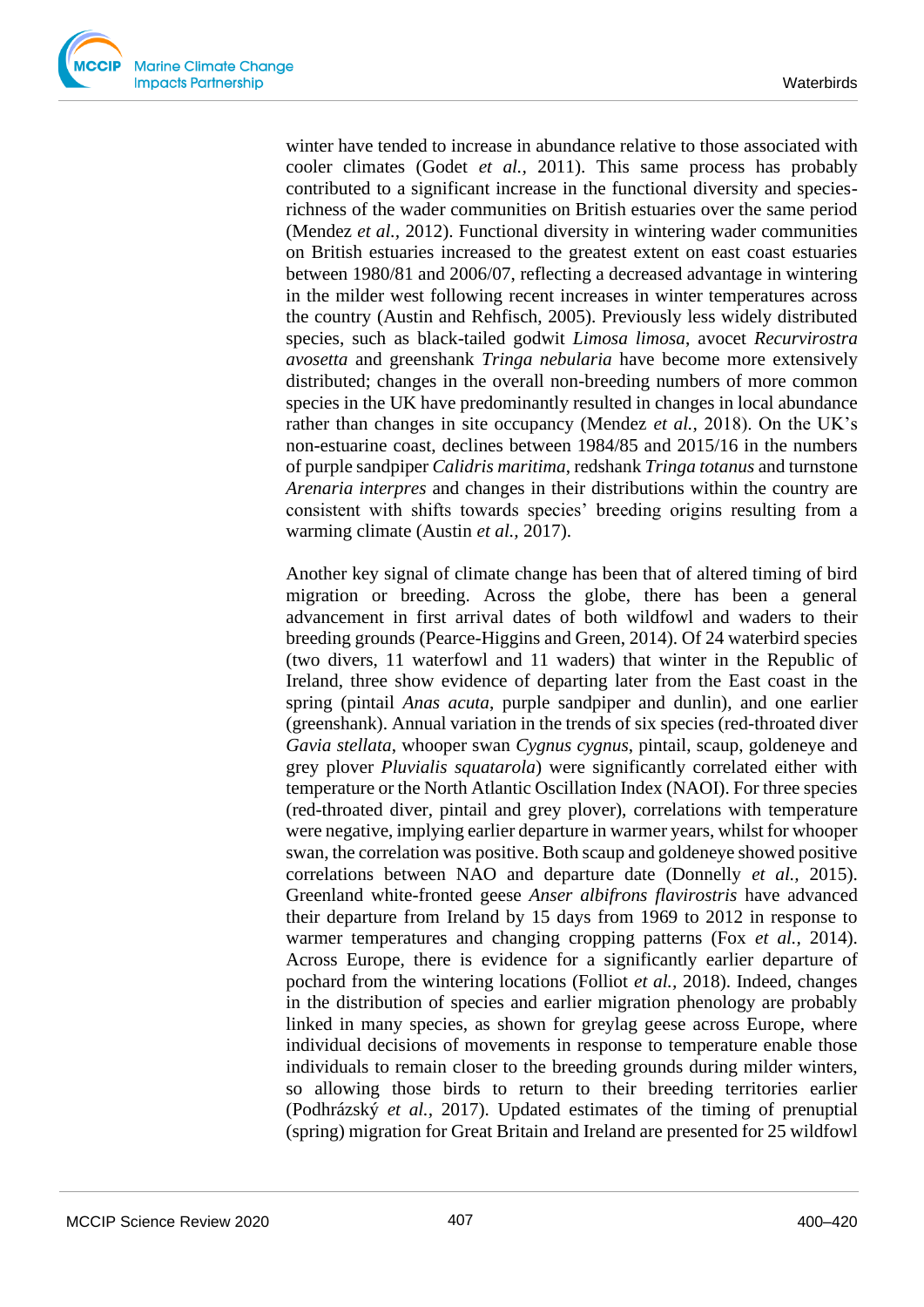

and 16 waders in Massimino and Gillings (2018), although most of the changes from previous assessments are probably due to improved data quality rather than climate change.

#### **Environmental drivers and processes**

For both waders and wildfowl, observed changes in species' winter abundance across the UK have been shown to be strongly correlated with expected changes based on climate models linking site-level abundance to precipitation and temperature variables (Johnston *et al.,* 2013). Those relationships also show that the abundance of wintering waterbirds across Western Europe is negatively correlated with summer temperature at the wintering sites, but strongly positively associated with winter temperature. These relationships result from a combination of spatial associations between abundance and climate and the impact of weather upon populations. Across species, wildfowl (Anatidae) tend to show positive relationships between breeding season temperature and measures of abundance or productivity (Pearce-Higgins and Green 2014), probably because warmer weather is associated with improved invertebrate abundance and reduced energetic demands for the free-ranging chicks. Conversely, waders tend to show positive associations between winter temperature and measures of abundance or survival (Pearce-Higgins and Green, 2014), which probably results from the negative consequence that severe winter weather has on restricting access to food and increasing energy requirements. Specific studies from the UK have related changes in lapwing *Vanellus vanellus* populations to fluctuations in the frequency of severe winters, with cold winter weather associated with high levels of mortality (Robinson *et al.,* 2014). High levels of winter rainfall can similarly affect some estuarine wader species, such as dunlin *Calidris alpina* (Ryan *et al.,* 2016).

The populations of many wader species (Stroud *et al.,* 2008) and some wildfowl, such as long-tailed duck *Clangula hyemalis* and velvet scoter *Melanitta fusca* (Kilpi *et al.,* 2014), are in long-term decline across Europe, including in the UK (Eaton *et al.,* 2015). However, for many species, more work is required to specifically identify the extent to which climate change is simply redistributing species, as opposed to causing large-scale population changes, as well to better understand the demographic processes behind these changes. A key component to population trends may also be the impacts of climate change on the breeding grounds, where there is growing evidence. Increased growing season length associated with warmer spring and summer weather has contributed to larger goose populations (Descamps *et al.,* 2017), with the potential to impact other waterbird species, such as waders (Flemming *et al.,* 2019), Climate-related disruption of lemming cycles may also be impacting predation rates of Arctic-breeding waterfowl and waders. Whilst this appears to have caused recent declines in dark-bellied brent geese that winter in the Netherlands (Nolet *et al.,* 2013), a similar pattern is apparent in the English time–series (Frost *et al.,* 2019), which may therefore also be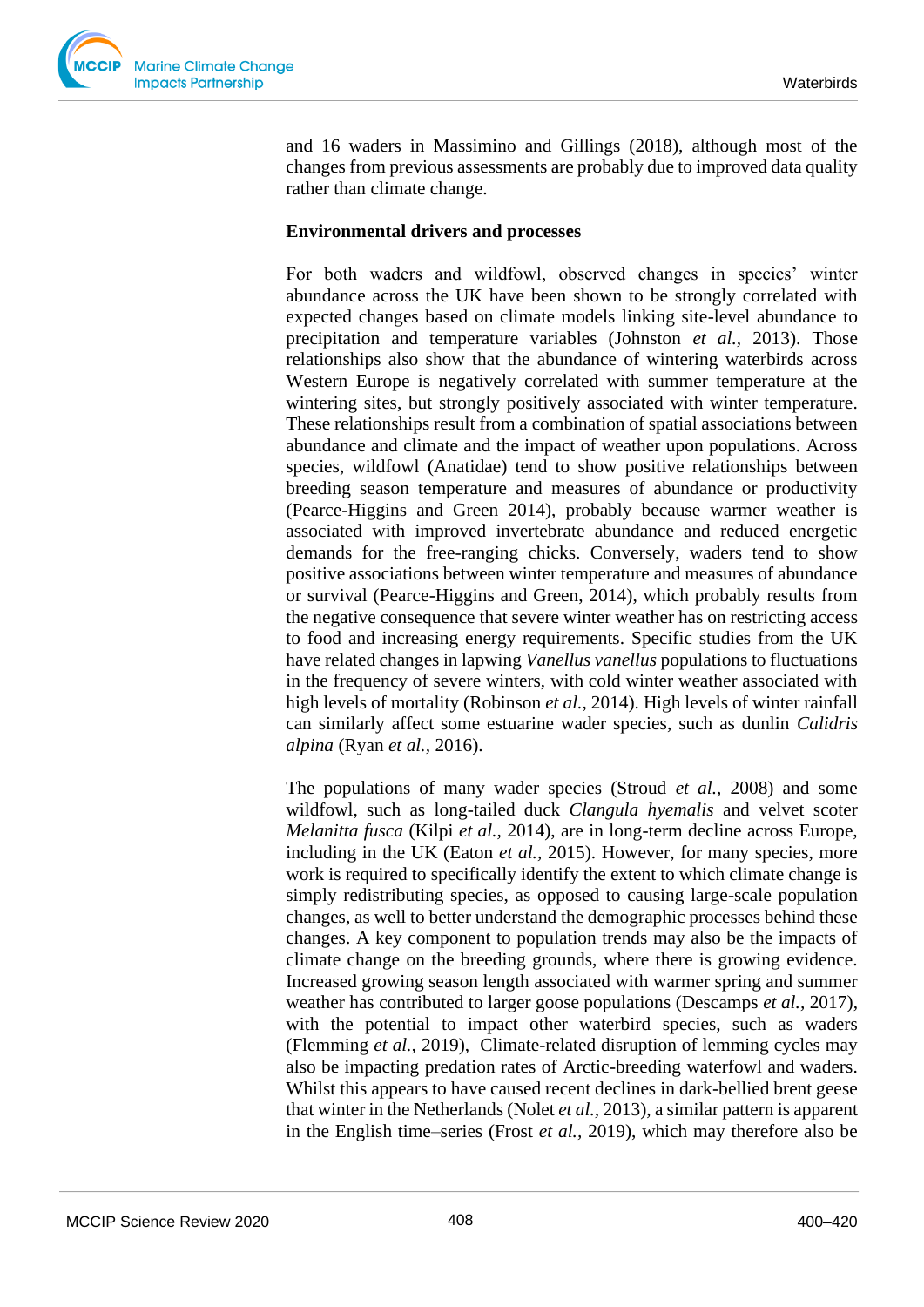responding to the same drivers. There is growing evidence of a general reduction in the breeding success of waders across the globe, which is most apparent from northern temperate and Arctic regions, where most UK nonbreeding waterbirds come from (Kubelka *et al.,* 2018). Although the proximate driver of this reduction is increasing predation rates, Kubelka *et al.*  (2018) suggest that this could be a consequence of warming, although this is disputed by Bulla *et al.* (2019) who reanalysed the data and found no evidence for a latitudinal gradient in trends in predation rates.

The importance of nest losses and predation as a driver of wader declines is in line with the results of both pan-Europe (Roodbergen *et al.,* 2012), and UK-specific (Roos *et al.,* 2018). Recent studies of curlew *Numenius arquata*, which has recently been red-listed across Europe, and is globally nearthreatened, have found strong associations between changes in the population breeding in the UK, and increasing predator populations, as well as associations with land-use (Douglas *et al.,* 2014; Franks *et al.,* 2017). In addition, breeding population declines have been greatest in areas where warming had been greatest, and with low levels of summer rainfall (Franks *et al.,* 2017). Although correlative only, and lacking mechanistic underpinning, this would be consistent with studies of other breeding waders, such as golden plover *Pluvialis apricaria* and dunlin in the UK, which link breeding success and population changes to summer temperature and water levels, mediated through impacts upon soil invertebrates (Pearce-Higgins *et al.,* 2010; Carroll *et al.,* 2015).

Aside from climate change, predation and changing land-use, waterbirds face a number of other threats that may translate into observed changes in abundance and distribution through impacts on the fitness (breeding productivity, survival) of individuals (Stillman *et al.,* 2015). A range of anthropogenic threats have been identified as impacting wader populations (specifically curlews and godwits, but these are likely to also apply to many other species) across the East Atlantic Flyway, which may therefore affect numbers wintering in the UK, either directly or directly. The most important threats, as assessed from expert knowledge, include agricultural change, aquaculture, renewable development, transport infrastructure, fisheries, disturbance and artificial drainage of wetland habitats (Pearce-Higgins *et al.,*  2017a). The current UK Article 12 report is not yet available but found no evidence of coastal habitat loss for the UK, instead highlighting multiple managed retreat and coastal wetland recreation projects that is likely to have led to a net coastal habitat gain (D. Stroud, pers. comm.).

#### **Socio-economic impacts**

Biodiversity provides many benefits to humans, including cultural ecosystem services. Coastal sites, many of which are protected for their importance for waterbird species, may be a particular focus for ecotourism, while they may also be important for other human activities, for example, wildfowling and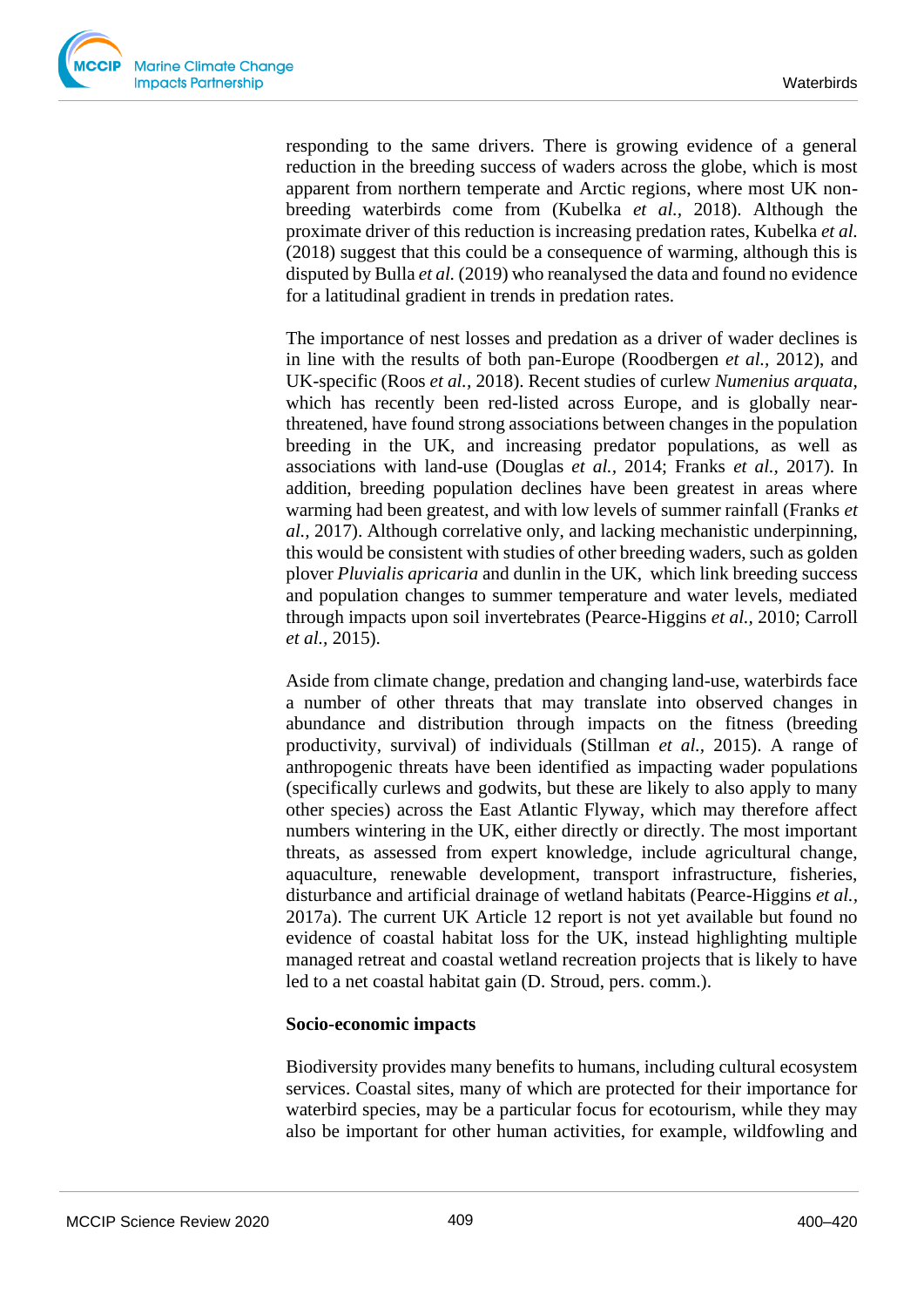shellfishing. Fisher *et al.* (2011) evaluated the trade-offs between different services, including production, conservation or cultural services, which may be affected by changes in waterbird populations resulting from climate change. Considering case studies of two managed realignment sites, constructed as mitigation for climate change-induced sea-level rise, Luisetti *et al.* (2013) assessed people's willingness to pay for measures including bird species richness and the presence of key bird species, highlighting the importance of an ecosystem services approach to management decisions. More-recent unpublished work under the NERC 'Biodiversity and Ecosystem Services' programme (https://synergy.st-andrews.ac.uk/cbess/) has also highlighted the importance of a multi-dimensional concepts of biodiversity in ecosystem management, and the need to consider heterogeneous public preferences for biodiversity when planning conservation actions, including responses to climate change.

## **2. WHAT COULD HAPPEN IN THE FUTURE?**

Evidence on potential future impacts of climate change on the UK's coastal and marine waterbirds are available from studies on both non-breeding and breeding distributions and abundances. A large-scale modelling project considering the projected impacts of climate change on 45 species of wintering waterbirds projected there to be 23% more individual birds by 2050 under a high A1F1 (Fossil Intensive) emissions scenario, and 58% by 2080, although with a geometric population change of  $-11\%$  and  $-33\%$ respectively. Some species were projected to increase significantly to increasingly dominate waterbird communities, whilst a total of 11 species were projected to suffer declines of more than 50% by 2050 and 19 by 2080 (Johnston *et al.,* 2013). Projections were summarised for SPAs to assess the extent that the current network in the UK would continue to protect internationally important assemblages and populations of wintering waterbirds in the future. As a result of these projected changes, a high degree of turnover was projected at individual SPAs, consistent with current patterns (Mendez *et al.,* 2012, 2018). Only 10 of 57 SPAs were projected to lose all qualifying species by 2050, and 11 by 2080, whilst increases in abundance were projected to result in six and seven new sites respectively supporting internationally important numbers. Importantly, this study showed that, as coastal sites within EU SPA network are often designated for their importance for multiple non-breeding waterbird species, most are likely to continue to meet legal designation criteria as species abundances change in response to climate change (Johnston *et al.,* 2013).

Based on a combination of observed and projected changes in abundance (the latter from the Johnston *et al.,* 2013 study), in conjunction with additional ecological information, Pearce-Higgins *et al.* (2013) applied a published framework for assessing climate change vulnerability (Thomas *et al.,* 2011) to non-breeding waterbird species around the UK. This framework has already been demonstrated to have some power in predicting changes in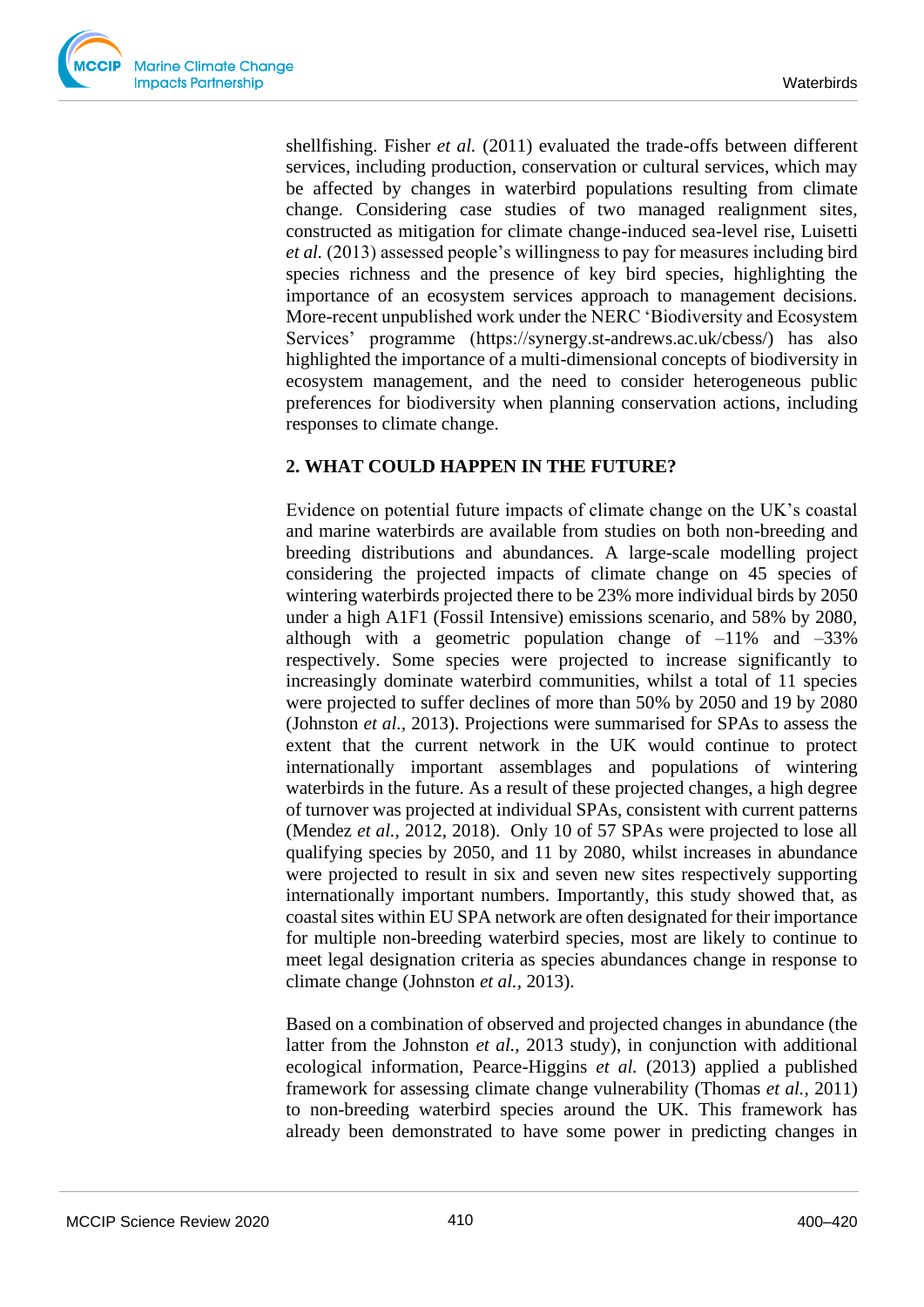breeding birds in the UK (Wheatley *et al.,* 2017). Specifically, under a medium (A1B) emissions scenario, six non-breeding wildfowl species were regarded at high risk from climate change and a further 14 species at moderate risk; 21 species were projected to benefit (Table 1). It is worth noting that these assessments generally had a high uncertainty at the species level, with only three associated with a moderate or high degree of confidence (avocet, sanderling *Calidris alba* and little egret *Egretta garzetta*).

*Table 1: Summary of climate change risk assessments for waterbird species in Great Britain or the United Kingdom, listing the classification of each species in different assessments. The assessments summarised consider non-breeding numbers (from Pearce-Higgins et al., 2013), breeding distributions (from Pearce-Higgins et al., 2017b) and breeding abundances (from Massimino et al., 2017). Note, in particular, that climate change is projected to have contrasting impacts on the breeding and non-breeding numbers and distributions of several waterbird species. Species are summarised using BTO fiveletter codes.* 

|                 | <b>High decline</b> | Moderate decline   Mixed / low risk |               | <b>Moderate benefit</b> | <b>High benefit</b> |
|-----------------|---------------------|-------------------------------------|---------------|-------------------------|---------------------|
| Non-            | CANGO.              | GRCGR, LITGR,                       | PINTA, GOLDE, | <b>SCAUP, REBME,</b>    | RETDI, SLAGR.       |
| breeding        | GREGO.              | BEWSW,                              | KNOT. REDSH.  | RINPL. DUNLI.           | BREGO, SHELD.       |
| numbers         | MALLA.              | WHOSW.                              | <b>WHIMB</b>  | <b>TURNS</b>            | TEAL, SHOVE,        |
| (UK)            | POCHA,              | PIFGO, WIGEO,                       |               |                         | COMSC.              |
|                 | EIDER.              | GADWA.                              |               |                         | AVOCE, GOLPL,       |
|                 | <b>LOTDU</b>        | TUFDU, VELSC,                       |               |                         | GREPL, SANDE,       |
|                 |                     | GOOSA, OYSTE,                       |               |                         | SNIPE, BLTGO,       |
|                 |                     | LAPWI. PURSA.                       |               |                         | CURLE, GRESH.       |
|                 |                     | <b>BATGO</b>                        |               |                         | <b>LITEG</b>        |
| Breeding        | WIGEO.              | TEAL, REBME                         | GRCGR.        | LITGR, MUTSW,           | GREGO, SHELD.       |
| distribution    | GOOSA,              |                                     | CANGO, PINTA, | MALLA,                  | GADWA,              |
| (GB)            | GOLPL,              |                                     | EIDER, LAPWI, | TUFDU.                  | GARGA.              |
|                 | DUNLI,              |                                     | <b>REDSH</b>  | GOLDE, OYSTE,           | SHOVE,              |
|                 | SNIPE.              |                                     |               | RUFF.                   | POCHA.              |
|                 | <b>CURLE</b>        |                                     |               |                         | AVOCE, RINPL,       |
|                 |                     |                                     |               |                         | <b>BLTGO</b>        |
| <b>Breeding</b> | SNIPE.              | CANGO.                              | LITGR, MUTSW, | <b>GRCGR</b>            | <b>MALLA</b>        |
| abundance       | <b>CURLE</b>        | TUFDU, OYSTE,                       | GREGO, SHELD, |                         |                     |
| (GB)            |                     | LAPWI                               | REDSH. LITEG  |                         |                     |

AVOCE, avocet; BATGO, bar-tailed godwit *Limosa lapponica;* BEWSW, Bewick's Swan *Cygnus columbianus;* BLTGO, black-tailed godwit; BREGO, brent goose *Branta bernicla;*  CANGO, Canada goose *Branta Canadensis;* COMSC, common scoter *Melanitta nigra;*  CURLE, curlew; DUNLI, dunlin; EIDER, eider; GADWA, gadwall; GARGA, garganey *Spatula querquedula;* GRCGR, great-crested grebe; GREGO, greylag goose; GRESH, greenshank; GOLDE, goldeneye; GOLDPL, golden plover; GOOSA, goosander; GREPL, grey plover; KNOT, knot *Calidris canutus;* LAPWI, lapwing; LITEG, little egret; LITGR, little grebe *Tachybaptus ruficollis;* LOTDU, long-tailed duck; MALLA, Mallard; MUTSW, mute swan; OYSTE, oystercatcher *Haematopus ostralegus;* PIFGO, pink-footed goose *Anser brachyrhynchus;* PINTAI, pintail; POCHA, pochard; PURSA, purple sandpiper; REBME, red-breasted merganser; REDSH, redshank; RETDI, red-throated diver; RINPL, ringed plover *Charadrius hiaticula;* RUFF., ruff *Calidris pugnax;* SANDE, sanderling; SCAUP, scaup; SHELD, shelduck; SHOVE, shoveler *Spatula clypeata;* SLAGR, Slavonian Grebe *Podiceps auritus;* SNIPE, snipe *Gallinago gallinago;* TEAL, teal; TUFDU, tufted duck; TURNS, turnstone; VELSC, velvet scoter; WHIMB, whimbrel *Numenius phaeopus;* WHOSW, whooper Swan; WIGEO, wigeon.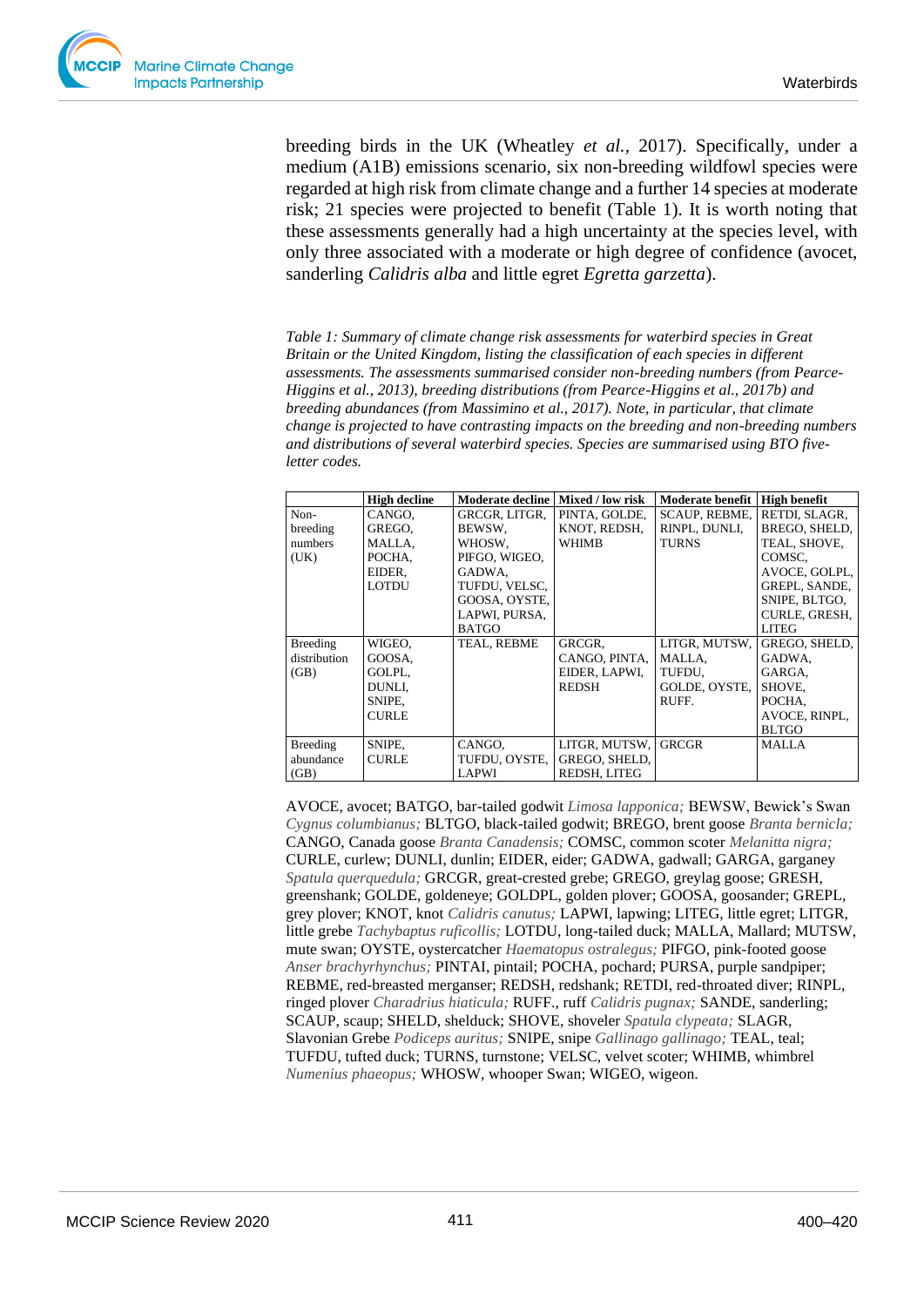In addition to the effects of changes in weather patterns, climate change is projected to have impacts on sea levels and therefore to threaten coastal ecosystems and the biodiversity that they support worldwide. UK sea level, relative to a 1981–2000 baseline is projected to rise by 0.29–0.66m under a low (RCP2.6) scenario to 0.56–1.12m under a high (RCP 8.5) scenario (Lowe *et al.,* 2018). The impact this will have on natural coastal habitats will depend upon the extent to which human responses to sea-level rise impose a hard barrier to the sea, or involve managed retreat, but potential reductions in the extent of intertidal habitats, saltmarsh and adjacent freshwater habitats may impact both non-breeding and breeding waterbirds (Ausden *et al*., 2011; Franks *et al.,* 2016; Murray *et al.,* 2019). Resulting changes in the morphology and dynamics of estuarine systems may also affect sediment patterns, invertebrate food resources and the potential number of birds those estuaries can support, but potentially in ways that are difficult to predict (Austin and Rehfisch, 2003). Through a modelling-based approach for waders on the East Asian–Australasian Flyway, Iwamura *et al.* (2013) highlighted that migratory waterbirds may be at magnified risk to this habitat loss, with risk greatest for those taxa whose migration routes contain bottlenecks – sites through which a large fraction of the population travels.

Clearly an important component of the future trends of non-breeding waterbirds in the UK is determined by what happens on their breeding grounds. The Arctic is warming twice as fast as the rest of the planet and is both the site and source of some of the world's greatest environmental changes (House of Commons Environmental Audit Committee, 2018). For those waterbirds breeding in the Arctic, there is a considerable likelihood that areas climatically suitable for breeding will change and decline in size by 2080, with 66–83% of species losing the majority of suitable area across the Arctic, although reductions are predicted to be less severe in the Eurasian and Canadian Arctic from where the majority of UK non-breeding waterbirds originate (Wauchope *et al.,* 2017). For other species that breed closer to the UK, there are relevant results from a risk assessment undertaken within the UK (Table 1). This suggests that, of 11 wader species, four which breed in the uplands are at high risk of negative climate change impacts in the UK (dunlin, snipe, curlew and golden plover), whilst there is either a moderate or high benefit for five others (oystercatcher, ruff, ringed plover, black-tailed godwit, avocet). Of the ducks breeding in the UK, which make only a small contribution to non-breeding numbers, only two, wigeon and goosander, were projected to be at high risk of negative climate-change impacts, whilst 10 were projected to benefit from climate change (Pearce-Higgins *et al.,* 2017b). It is worth noting that these assessments were also associated with a high degree of uncertainty. Analysis of UK and French Breeding Bird Survey data suggests that the size of the breeding populations of great-crested grebe and mallard may increase in the future, but that Canada goose, tufted duck, oystercatcher, lapwing, snipe and curlew populations may decline (Massimino *et al.,* 2017).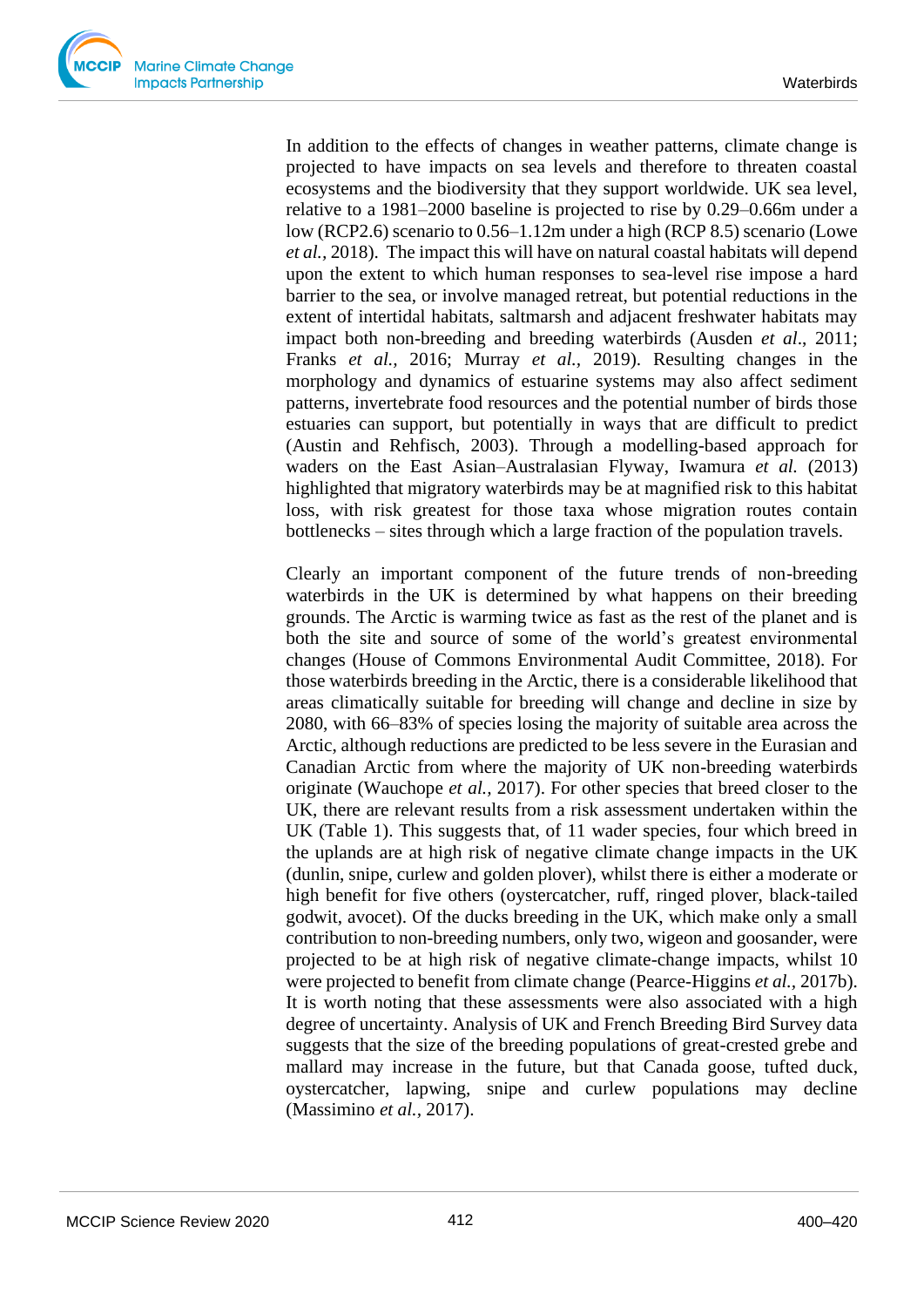

Looking across these studies, there is a high degree of uncertainty, and a low level of consistency in the impacts that climate change is projected to have on the breeding and non-breeding numbers and distributions of waterbirds, which may well reflect biological reality in terms of anticipated impacts. The net consequence of these results is that whilst the non-breeding numbers and distributions of a range of species may increase in response to warmer conditions, for many, climate change is expected to result in reductions in the UK, probably associated with increased short-stopping associated with milder temperatures. Species which breed in Arctic, subarctic and upland habitats are also likely to be vulnerable to future climate-change impacts, which may account for already declining population trends of species in those habitats (Lehikoinen *et al.,* 2019). Through time, it may well be the impacts of climate change on the breeding grounds which become the greatest limiting factor on the non-breeding numbers of these species in UK coastal and marine habitats.

### **3. CONFIDENCE ASSESSMENT**



**What is already happening**

Since the last MCCIP Report Card, there has been an increase in the number of papers describing changes in the wintering distributions of some species of wildfowl, which are consistent with anticipated impacts of a warming climate, and with the changes in non-breeding numbers and distributions of waders summarised in the previous assessment. Changes in migration phenology have also been reported. Although there is some evidence that climate change may be affecting the reproductive success of species over-wintering in the UK, this is limited and with low consensus, particularly in relation to climate change on the Arctic and subarctic breeding grounds, reflecting a lack of ecological, abundance and demographic monitoring data. As such, the overall assessment is unchanged.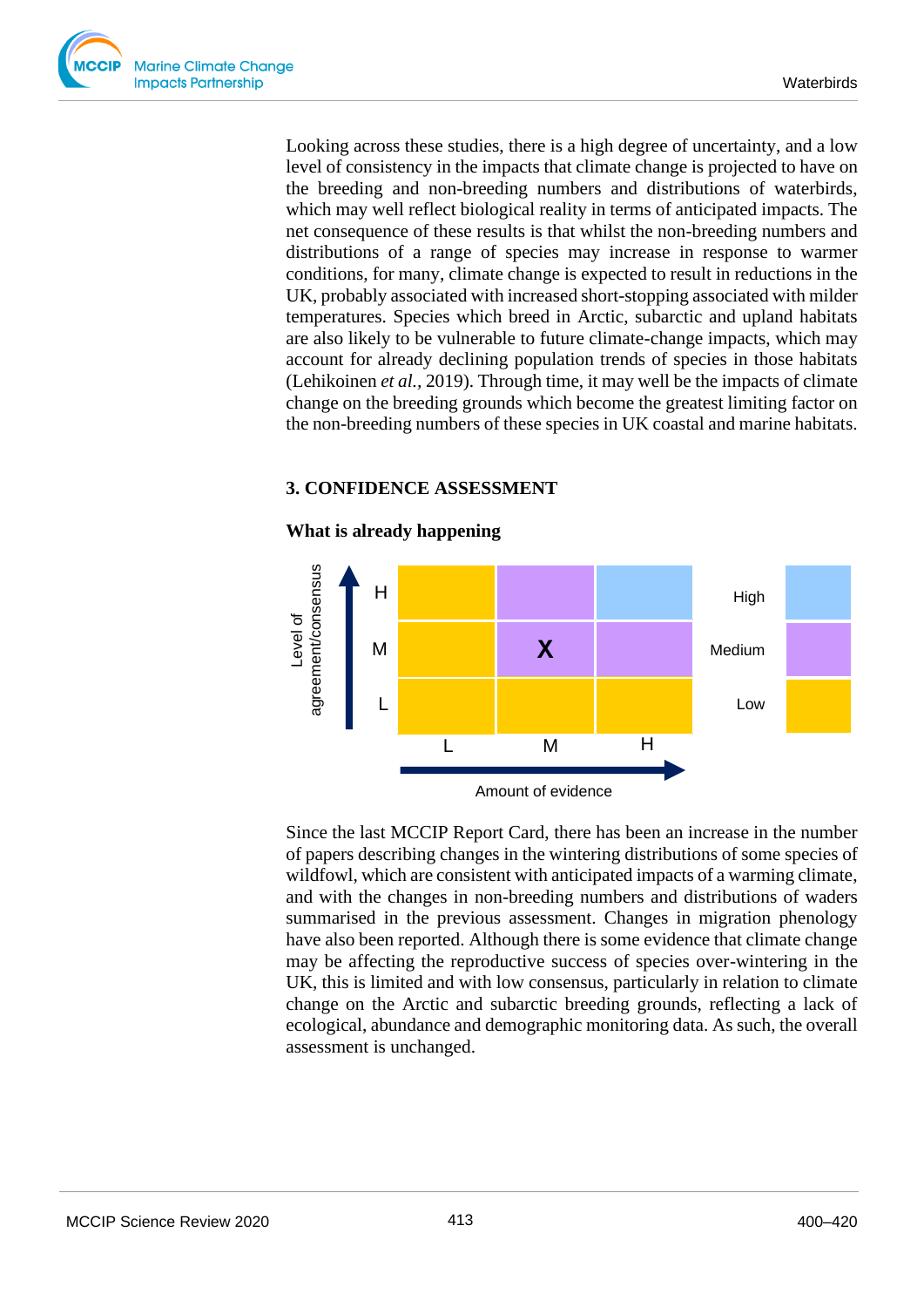

#### **What could happen in the future?**



Recent modelling work of changes in the distributions of waterbirds on both their non-breeding and breeding grounds has confirmed the conclusions of a previous large-scale review of climate impacts on migratory bird populations submitted to CMS (UNEP/CMS/Conf. 8.22) that identified Arctic-breeding waterbirds as amongst the most vulnerable to climate change (Robinson *et al.,* 2009). A number of new climate change impact projections have been published for both breeding and non-breeding distributions in recent years, particularly for the UK. Although these identify a number of species for which anticipated negative impacts of climate change on the breeding grounds are likely to over-ride potentially positive impacts on over-winter survival on the UK non-breeding habitats, the high degree of uncertainty associated with specific projections for individual species, and these variable projections across breeding and non-breeding distributions for the same species, mean that we regard the level of consensus as remaining low.

#### **4. KEY CHALLENGES AND EMERGING ISSUES**

Previous MCCIP Report Cards have identified three main knowledge gaps that need to be addressed and which are updated below:

(a) The need for monitoring of populations that breed in the Arctic and subarctic (that winter in the UK).

(b) The need to integrate data from wider and improved monitoring of waterbird abundance and demography (breeding productivity, survival) in population models and to combine this with wider environmental monitoring to identify the causes of population and distributional change.

(c) The need to continue to quantify potential impacts associated with other anthropogenic pressures and their likely interactions with future climate change.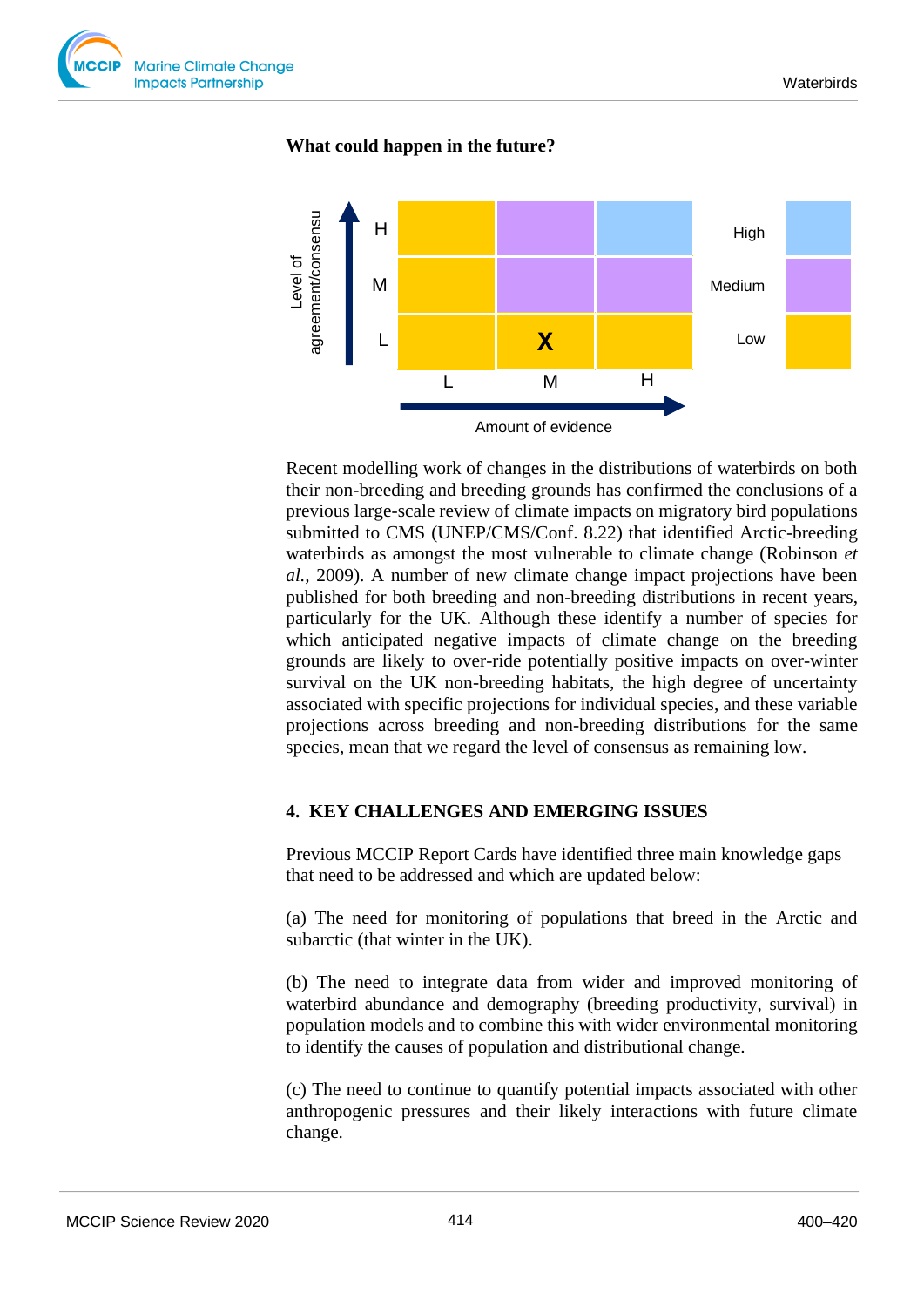

These knowledge gaps remain relevant and challenging to address. There is little direct monitoring of Arctic and subarctic breeding waterbirds, due to logistic and other challenges. However, there is significant potential to monitor Arctic and subarctic breeding populations of both waders and wildfowl through expansion of existing volunteer-based monitoring of abundance, productivity and survival on temperate non-breeding grounds [\(Robinson](https://sora.unm.edu/sites/default/files/8_RobinsonEtAl2005.pdf) *et al.,* 2005; Guillemain *et al.,* 2013).

Consistent with the Arctic Biodiversity Assessment (CAFF, 2013) that recommended "improved monitoring and research to survey, map, monitor and understand Arctic biodiversity", collation of abundance and demographic data and their use in models to identify the processes underpinning population and distributional changes of Arctic and subarctic breeding waterbirds should be addressed as a high priority (House of Commons Environmental Audit Committee, 2018).

Associated with these knowledge gaps, the following emerging issues have also recently been highlighted:

(a) Coincident with the difficulties of monitoring waterbirds on their Arctic and subarctic breeding birds, Fox *et al.* (2018) have recently highlighted the increasing challenge of monitoring these species during the non-breeding seasons as climate change leads to shifts in distributions to the north and east of areas currently well-covered by volunteer-based schemes in Europe.

(b) High rates of predation have long-been regarded as a key driver of groundnesting waterbird populations, particularly waders. Climate-mediated disruptions in Arctic predator-prey dynamics, such as lemming cycles, have the potential to reduce breeding success in many species that winter in the UK. Although there is some isolated evidence for this (Nolet *et al.,* 2013), there is debate over the extent to which this is a large-scale phenomenon (Kubelka *et al.,* 2018; Bulla *et al.,* 2019). More-detailed research on the mechanisms underpinning the potential climate-change vulnerability of species breeding in Arctic and subarctic regions, where the greatest negative climate change impacts are anticipated, is required.

(c) With a building evidence base for climate change impacts on both breeding and wintering grounds, there is an urgent need to understand the potential for climate change adaptation to moderate those impacts, or to increase the resilience of these populations to climate change. Whilst there is now consistent evidence that protected areas, such as SPAs, will remain important for the conservation of protected species in a changing climate (e.g. Johnston *et al.,* 2013; Pavón-Jordán *et al.,* 2013), the potential for the active management of sites, whether on the breeding (e.g. Pearce-Higgins, 2011) or non-breeding grounds, remains uncertain. The potential for managed realignment at UK coastal sites to effectively compensate for any loses of inter-tidal habitats associated with sea-level rise should be quantified. Given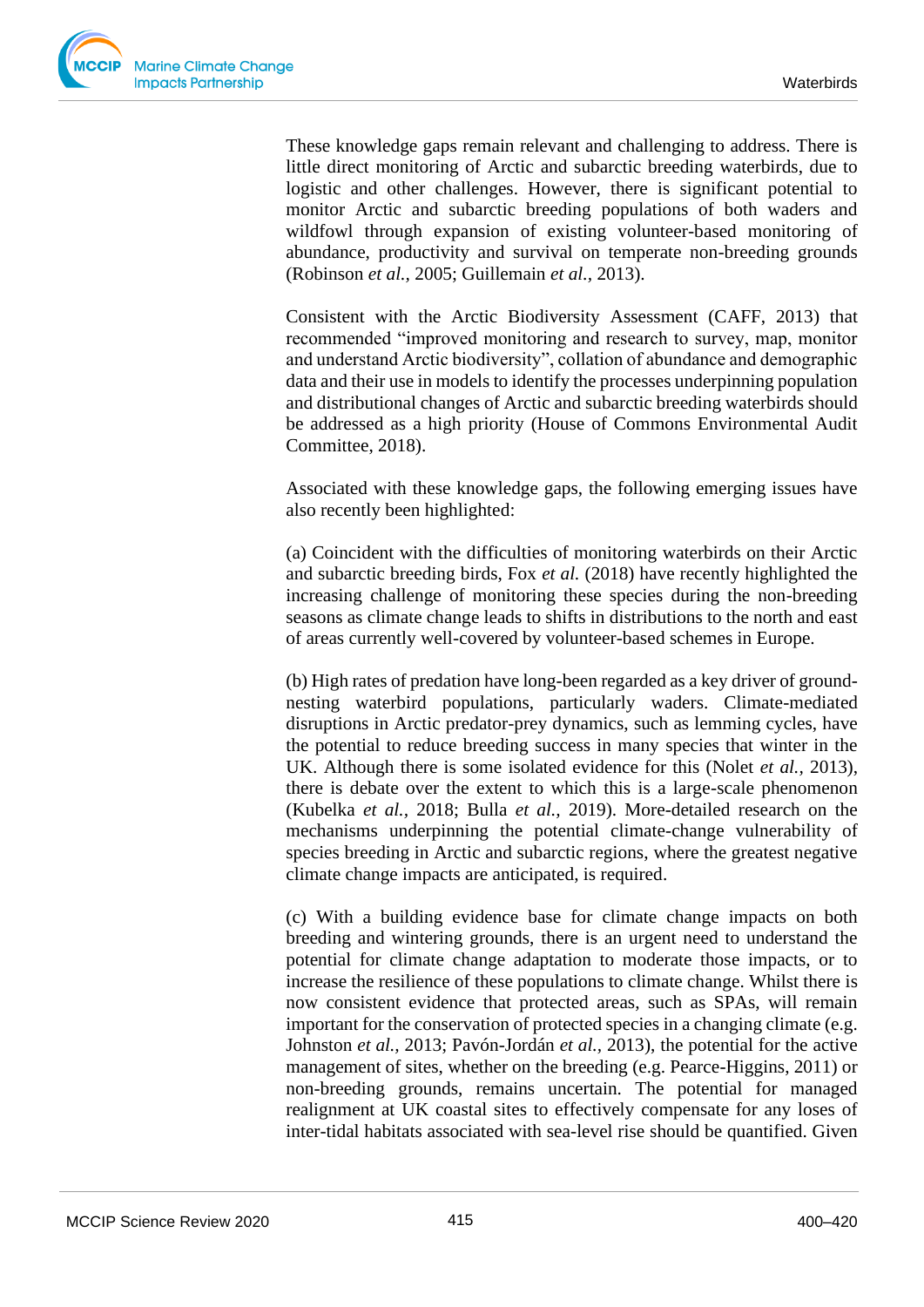

that these are migratory species, any policies to promote their protection in the context of climate change should require international solutions across Range States. Although existing international instruments have the potential to be used to promote policies that support adaptation, the extent to which legally binding measures may be required and promoted through international agreement remains uncertain.

#### **ACKNOWLEDGEMENTS**

Count data used in this paper were provided by the Wetland Bird Survey (WeBS). WeBS is a partnership between the British Trust for Ornithology, the Royal Society for the Protection of Birds (RSPB) and the Joint Nature Conservation Committee (JNCC), the last on behalf of the statutory nature conservation bodies: Natural England, Natural Resources Wales and Scottish Natural Heritage and the Department of Agriculture, Environment and Rural Affairs, Northern Ireland) in association with the Wildfowl and Wetlands Trust. Thanks also to Leif Nilsson and Fredrik Haas (Lund University) for the provision of indices for wintering waterbirds from Sweden. The International Waterfowl Counts in Sweden have over the years been supported with grants from the Swedish Environmental Protection Agency, as part of the national Swedish monitoring program. Constructive comments on the manuscript were received from David Stroud (JNCC) and Simon Wotton (RSPB), to whom we are grateful. Our particular thanks are due to all the volunteer observers who have undertaken counts for both schemes.

#### **REFERENCES**

- Amano, T., Székely, T., Sandel, B., Nagy, S., Mundkur, T., Langendoen, T. *et al*. (2018) Successful conservation of global waterbird populations depends on effective governance. *Nature*, **553**, 199– 202.
- Ausden, M., Pearce-Higgins, J., Dodd, A. and Johnston, A. (2011) *The implications of climate change for the management of the UK's Special Protection Areas (SPAs) Appendix 4 of the Climate Change Impacts on Avian Interests of Protected Area Networks (CHAINSPAN)*. Defra Ref: WC0750/ CR0440.
- Austin, G.E. and Rehfisch, M.M. (2003) The likely impact of sea level rise on waders (Charadrii) wintering on estuaries. *Journal of Nature Conservation*, **11**, 43–58.
- Austin, G.E. and Rehfisch, M.M. (2005) Shifting nonbreeding distributions of migratory fauna in relation to climatic change. *Global Change Biology*, **11**, 31–38.
- Austin, G., Frost, T., Mellan, H. and Balmer, D. (2017) *Results of the third Non-Estuarine Waterbird Survey, including population estimates for key waterbird species*. BTO Research Report No. 697. BTO, Thetford, UK.
- Bulla, M., Reneerkens, J., Weiser, E.L., Sokolov, A., Taylor, A.R., Sittler, B. *et al*. (2019) Comment on "Global pattern of nest predation is disrupted by climate change in shorebirds". *Science*, **364**, <https://doi.org/10.1126/science.aaw8529>
- CAFF (Conservation of Arctic Flora and Fauna) (2013) *Arctic biodiversity assessment: report for policy makers*. CAFF, Akureyri, Iceland, [https://www.caff.is/assessment-series/229-arctic](https://www.caff.is/assessment-series/229-arctic-biodiversity-assessment-2013-report-for-policy-makers-english)[biodiversity-assessment-2013-report-for-policy-makers-english](https://www.caff.is/assessment-series/229-arctic-biodiversity-assessment-2013-report-for-policy-makers-english)
- Carroll, M.J., Heinemeyer, A., Pearce-Higgins, J.W., Dennis, P., West, C. D., Holden, J. *et al*. (2015) Hydrologically driven ecosystem processes determine the distribution and persistence of ecosystem-specialist predators under climate change. *Nature Communications*, **6**, 1–10.
- Clark, J.A. (2004) Ringing recoveries confirm higher wader mortality in severe winters. *Ringing and Migration*, **22**, 43–50.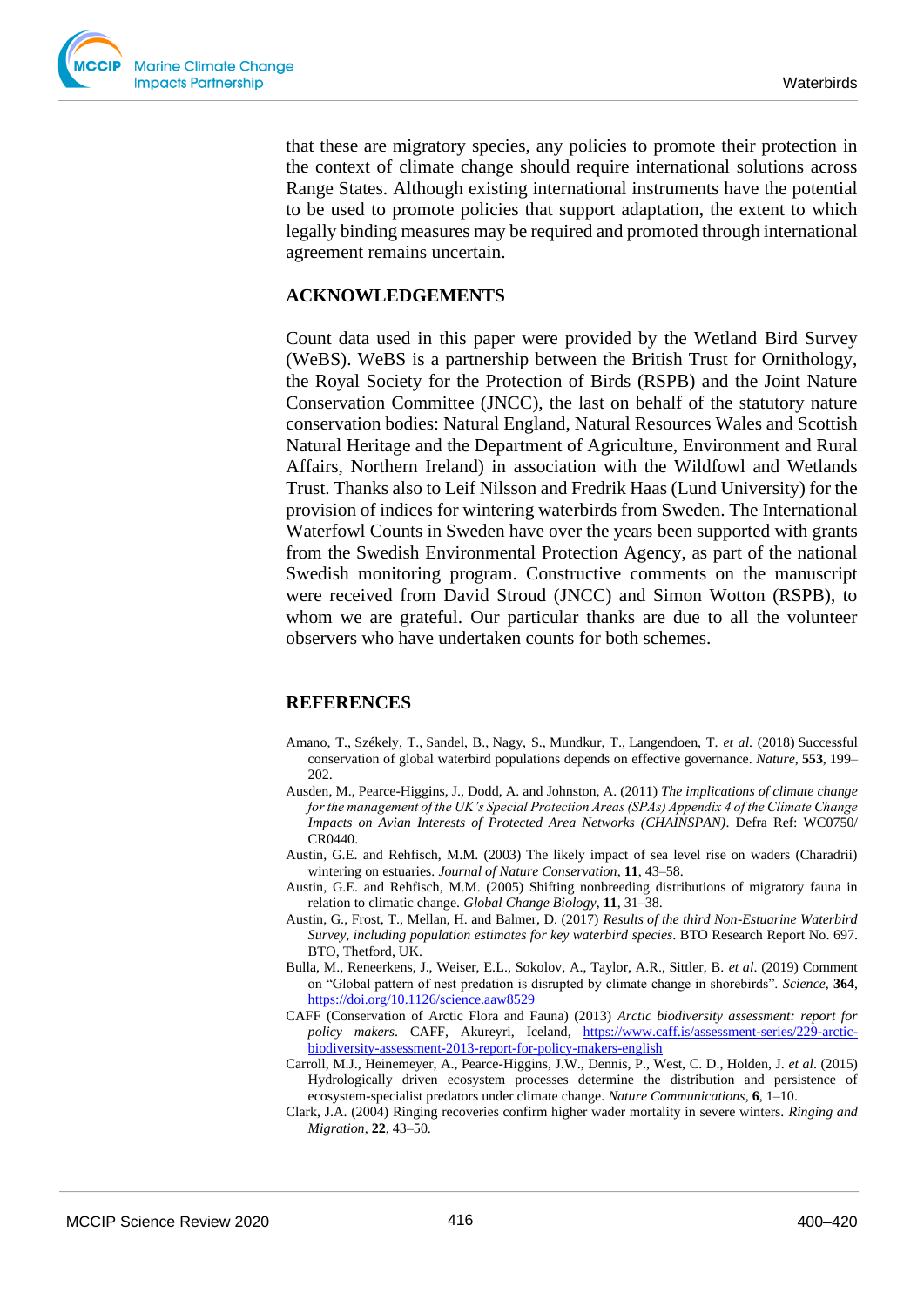- Dalby, L., Fox, A.D., Petersen, I.K., Svenning, J.‐C. and Delany, S. (2013) Temperature does not dictate the wintering distributions of European dabbling duck species. *Ibis*, **155**, 80–88.
- Descamps, S., Aars, J., Fuglei, E., Kovacs, K.M., Lydersen, C., Pavlova, O. *et al.* (2017) Climate change impacts on wildlife in a high Arctic archipelago – Svalbard, Norway. *Global Change Biology*, **23**, 490–502.
- Defra (2018) *UK biodiversity indicators 2018*. Department for Environment, Food and Rural Affairs, [http://jncc.defra.gov.uk/pdf/UKBI\\_2018.pdf](http://jncc.defra.gov.uk/pdf/UKBI_2018.pdf)
- Donnelly, A., Geyer, H. and Yu, R. (2015) Changes in the timing of departure and arrival of Irish migrant waterbirds. *PeerJ* **3**, e726[, https://doi.org/10.7717/peerj.726](https://doi.org/10.7717/peerj.726)
- Douglas, D.J.T., Bellamy, P.E., Stephen, L.S., Pearce-Higgins, J.W., Wilson, J.D. and Grant, M.C. (2014) Upland land use predicts population decline in a globally near-threatened wader*. Journal of Applied Ecology*, **51**, 194–203.
- Eaton, M.A., Aebischer, N.J., Brown, A.F., Hearn, R.D., Lock, L., Musgrove, A.J. *et al*. (2015) Birds of conservation concern 4: the population status of birds in the UK, Channel Islands and Isle of Man. *British Birds*, **108**, 708–746.
- Flemming, S.A., Nol, E., Kennedy, L.V. and Smith, P.A. (2019) Hyperabundant herbivores limit habitat availability and influence nest site selection of Arctic-breeding birds. *Journal of Applied Ecology*, **5**, 1–12.
- Fisher, B., Bradbury, R.B., Andrews, J.E., Ausden, M., Bentham-Green, S., White, S. and Gill, J.A. (2011) Impacts of species-led conservation on ecosystem services of wetlands: understanding cobenefits and trade-offs. *Biodiversity and Conservation*, **20**, 2461–2481.
- Folliot, B., Guillemain, M., Champagnon, J. and Caizergues, A. (2018) Patterns of spatial distribution and migration phenology of common pochards *Aythya ferina* in the Western Palearctic: a ringrecoveries analysis. *Wildlife Biology*, 1[, https://doi.org/10.2981/wlb.00427](https://doi.org/10.2981/wlb.00427)
- Fox, A.D., Weegman, M., Bearhop, S., Hilton, G., Griffin, L. Stroud, D.A. and Walsh, A.J. (2014) Climate change and contrasting plasticity in timing of a two-step migration episode in an arcticnesting avian herbivore. *Current Zoology*, **60**, 233–242.
- Fox, A.D., Dalby, L., Christensen, T.K., Nagy, S., Balsby, T.J.S., Crowe, O. *et al*. (2016) Seeking explanations for recent changes in abundance of wintering Eurasian wigeon (*Anas penelope*) in northwest Europe. *Ornis Fennica*, **93**, 12–25.
- Fox, A.D., Nielsen, R.D. and Petersen, I.K. (2018) Climate-change not only threatens bird populations but also challenges our ability to monitor them. *Ibis*, **161**, 467–474.
- Fraixedas, S., Lehikoinen, A. and Lindén, A. (2015) Impacts of climate and land-use change in wintering bird populations in Finland. *Journal of Avian Biology*, **46**, 63–72.
- Franks, S.E., Pearce-Higgins, J.W., Ausden, M. and Massimino, D. (2016) *Increasing the resilience of the UK's Special Protection Areas to climate change – case study: Somerset Levels and Moors*. Natural England Commissioned Reports, Number 202d.
- Franks, S.E., Douglas, D.J.T., Gillings, S. and Pearce-Higgins, J.W. (2017) Environmental correlates of breeding abundance and population change of Eurasian curlew *Numenius arquata* in Britain. *Bird Study*, **64**, 393–409.
- Frost, T.M., Austin, G.E., Calbrade, N.A., Mellan, H.J., Hearn, R.D., Robinson, A.E. *et al*. (2019) *Waterbirds in the UK 2017/18: The Wetland Bird Survey.* BTO, RSPB and JNCC, in association with WWT. British Trust for Ornithology, Thetford, UK, [http://www.bto.org/volunteer](http://www.bto.org/volunteer-surveys/webs/publications/webs-annual-report)[surveys/webs/publications/webs-annual-report](http://www.bto.org/volunteer-surveys/webs/publications/webs-annual-report)
- Gilg, O., Sittler, B. and Hanski, I. (2009) Climate change and cyclic predator–prey population dynamics in the high Arctic. *Global Change Biology*, **15**, 2634–2652.
- Godet, L., Jaffré, M. and Devictor, V. (2011) Waders in winter: long-term changes of migratory bird assemblages facing climate change. *Biology Letters*, **7**, 714–717.
- Gunnarsson, G., Waldenström, J. and Fransson, T. (2012) Direct and indirect effects of winter harshness on the survival of mallard *Anas platyrhynchos* in Northwest Europe. *Ibis*, **154**, 307–317.
- Guillemain, M., Pöysä, H., Fox, A.D., Arzel, C., Dessborn, L., Erkoos, J. *et al*. (2013) Effects of climate change on European ducks: what do we know and what do we need to know? *[Wildlife Biology](https://app.dimensions.ai/discover/publication?and_facet_journal=jour.1023110)*, **19**, 404–419.
- Guillemain, M., Champagnon, J., Massez, G., Pernollet, C.A., George, T., Momerency, A. and Simon, G. (2015a) Becoming more sedentary? Changes in recovery positions of mallard *Anas platyrhynchos* ringed in the Camargue, France, over the last 50 years. *Wildfowl*, **65**, 51–63.
- Guillemain, M., Pernollet, C., Massez, G., Cavallo, F., Simon, G. and Champagnon, J. (2015b) Disentangling the drivers of change in common teal migration phenology over 50 years: land use vs. climate change effects. *Journal of Ornithology*, **156**, 647–655.
- House of Commons Environmental Audit Committee (2018) *The Changing Arctic*. Twelfth Report of Session 2017–19, Environmental Audit Committee, House of Commons, London, <https://publications.parliament.uk/pa/cm201719/cmselect/cmenvaud/842/842.pdf>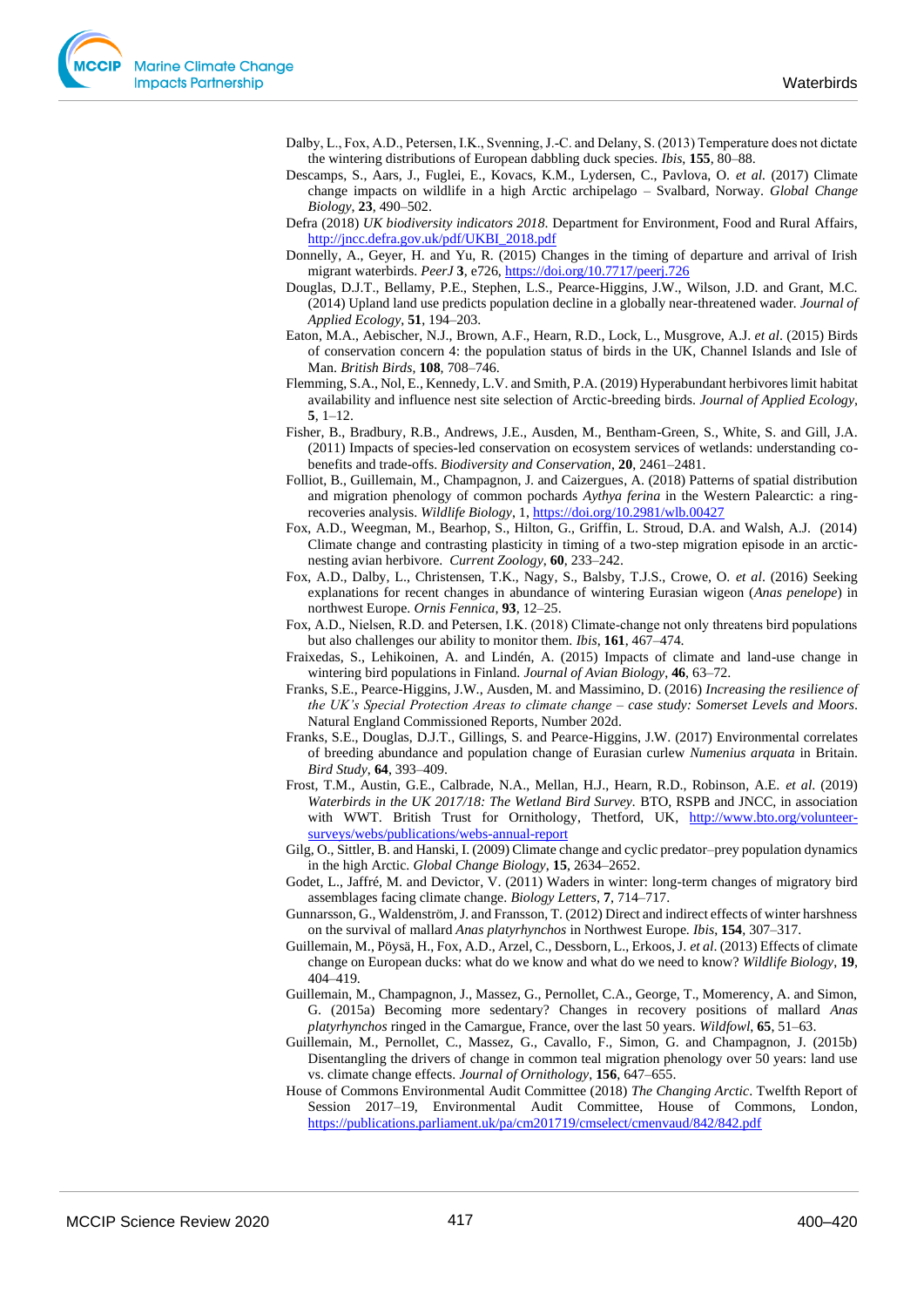- Hulme, M., Jenkins, G.J., Lu, X., Turnpenny, J.R., Mitchell, T.D., Jones, R.G. *et al*. (2002) *Climate change scenarios for the United Kingdom: the UKCIP02 scientific report*. Tyndall Centre for Climate Change Research, School of Environmental Sciences, University of East Anglia, Norwich, UK, 120 pp.
- Iwamura, T., Possingham, H.P., Chadès, I., Minton, C., Murray, N.J., Rogers, D.I. *et al*. (2013) Migratory connectivity magnifies the consequences of habitat loss from sea-level rise for shorebird populations. *Proceedings of the Royal Society B,* **280**, 1761[, https://doi.org/10.1098/rspb.2013.0325](https://doi.org/10.1098/rspb.2013.0325)
- Johnston, A., Ausden, M., Dodd, A.M., Bradbury, R.B., Chamberlain, D.E., Jiguet, F. *et al*. (2013) Observed and predicted effects of climate change on species abundance in protected areas. *Nature Climate Change*, **3**, 1055–1061.
- Kausrud, K.L., Mysterud, A., Steen, H., Vik, J.O., Østbye, E., Cazelles, B. *et al*. (2008) Linking climate change to lemming cycles. *Nature*, **456**, 93–97.
- Kilpi, M., Lorentsen, S.H., Petersen, I.K. and Einarsson, A. (2014) *Trends and drivers of change in diving ducks*. Nordic Council of Ministers. TemaNord, 2015, 516.
- Kubelka, V., Salek, M., Tomkovich, P. Végvári, Z., Freckleton, R.P. and Székely, T. (2018) Global pattern of nest predation is disrupted by climate change in shorebirds. *Science*, **362**, 680–683.
- Lehikoinen, A., Jaatinen, K., Vahatalo, A.V., Clausen, P., Crowe, O., Deceuninck, B. *et al*. (2013) Rapid climate driven shifts in wintering distribution of three waterbird species. *Global Change Biology*, **19**, 2071–2081.
- Lehikoinen, A., Brotons, L., Calladine, J., Campedelli, T., Escandell, V., Flousek, J. *et al*. (2019) Declining population trends of European mountain birds. *Global Change Biology*, **25**, 577–588.
- Lindström, Å. and Agrell, J. (1999) Global change and possible effects on the migration and reproduction of Arctic‐breeding waders. *Ecological Bulletins*, **47**, 145–159.
- Lowe, J.A., Bernie, B., Bett, P., Bricheno, L., Brown, S., Calvert, D. *et al*. (2018) *UKCP18 science overview report.* Met Office, Exeter.
- Luisetti, T., Turner, R.K. Bateman, I.J., Morse-Jones, S., Adams, C. and Fonseca, L. (2011) Coastal and marine ecosystem services valuation for policy and management: Managed realignment case studies in England. *Ocean and Coastal Management*, **54**, 212–224.
- Maclean, I.M.D., Rehfisch, M.M., Robinson, R.A. and Delany, S. (2007) *The effects of climate change on migratory waterbirds within the African-Eurasian flyway*. BTO Research Report No. 486. BTO, Thetford, UK.
- Maclean, I.M.D., Austin, G.E., Rehfisch, M.M., Blew, J., Crowe, O., Delany, S. *et al*. (2008) Climate change causes rapid changes in the distribution and site abundance of birds in winter. *Global Change Biology*, **14,** 2489–2500.
- Massimino D. and Gillings S. (2018) *Updating information on the period of reproduction and prenuptial migration for UK and Irish species included on Annex II of the EU Birds Directive*. BTO Research Report No. 711. BTO, Thetford, UK.
- Massimino, D., Johnston, A., Gillings, S., Jiguet, F. and Pearce-Higgins, J.W. (2017) Projected reductions in climatic suitability for vulnerable British birds. *Climatic Change*, **145**, 117–130.
- Meller, K., Vahatalo, A.V., Hokkanen, T., Rintala, J., Piha, M. and Lehikoinen, A. (2016) Interannual variation and long-term trends in proportions of resident individuals in partially migratory birds. *Journal of Animal Ecology*, **85**, 570–580.
- Meltofte, H., Piersma, T., Boyd, H., McCaffery, B., Ganter, B., Golovnyuk, V.V. *et al*. (2007) Effects of climate variation on the breeding ecology of Arctic shorebirds. *Meddelelser om Grønland Bioscience* 59. Danish Polar Center, Copenhagen, 48 pp.
- Méndez, V., Gill, J.A., Burton, N.H.K., Austin, G.E., Petchey, O.L. and Davies, R.G. (2012) Functional diversity across space and time: trends in wader communities on British estuaries. *Diversity and Distributions*, **18**, 356–365.
- Méndez, V., Gill, J.A., Alves, J.A., Burton, N.H.K. and Davies, R.G. (2018) Consequences of population change for local abundance and site occupancy of wintering waterbirds. *Diversity and Distributions*, **1**, 24–35.
- Murray, N.J., Phinn, S.R., DeWitt, M., Farrari, R., Johnston, R., Lyons, M.B. *et al*. (2019) The global distribution and trajectory of tidal flats. *Nature*, **565**, 222–225.
- Nilsson, L. (2014) Fluctuations and trends in the numbers of staging waterbirds in south Sweden in September 1973–2013. *Ornis Svecica*, **24**, 129–146.
- Nilsson, L. and Haas, F. (2016) Distribution and numbers of wintering waterbirds in Sweden in 2015 and changes the last fifty years. *Ornis Svecica*, **26**, 3–60.
- Nolet, B.A., Bauer, S., Feige, N., Kokorev, Y.I., Popov, I.Y. and Ebbinge, B.S. (2013) Faltering lemming cycles reduce productivity and population size of a migratory Arctic goose species. *Journal of Animal Ecology*, **82**, 804–813.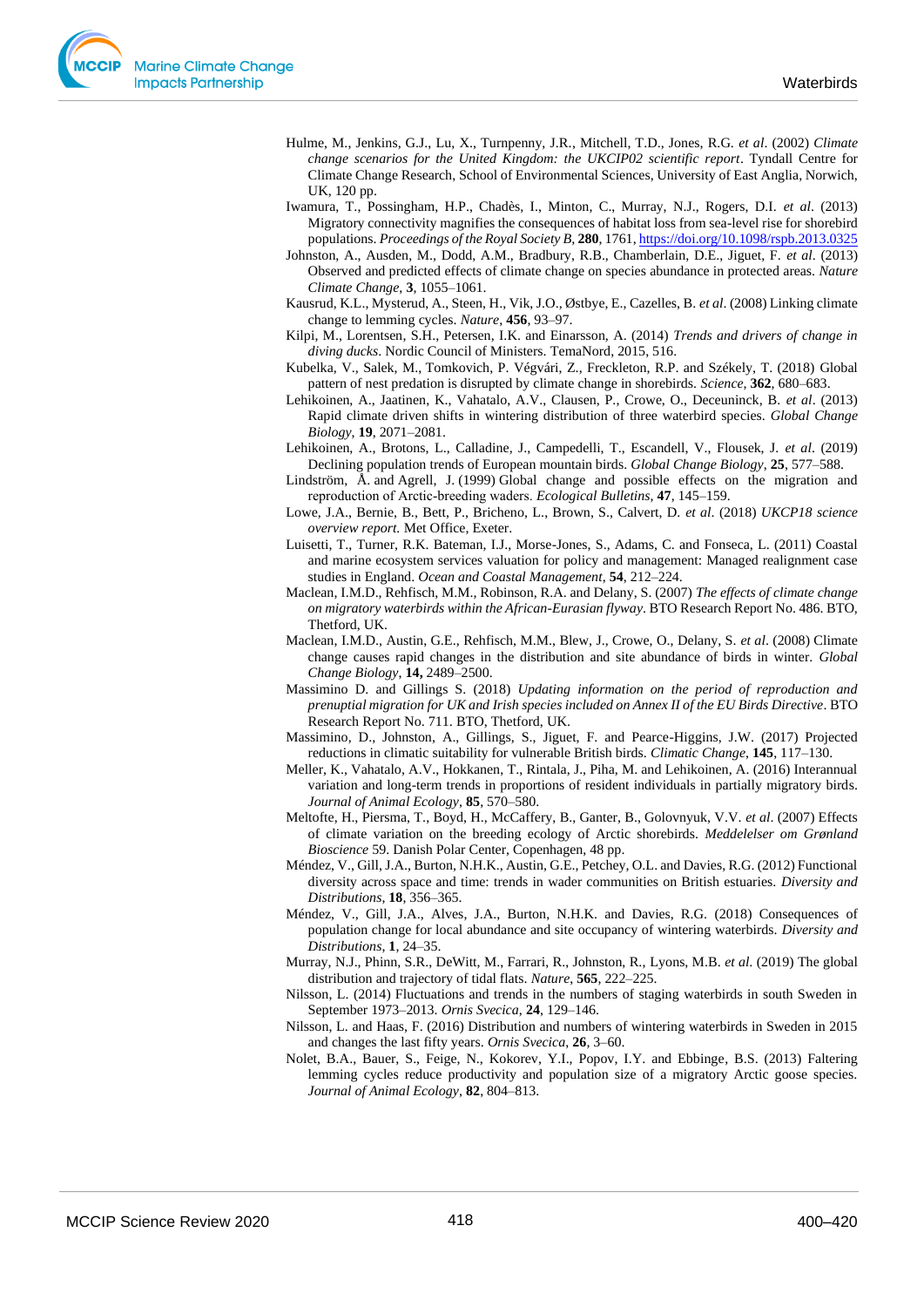- Pavón-Jordán, D., Fox, A.D., Clausen, P., Dagys, M., Deceuninck, B., Devos, K. *et al*. (2015) Climatedriven changes in winter abundance of a migratory waterbird in relation to EU protected areas. *Diversity and Distributions*, **21**, 571–582.
- Pavon-Jordan, D., Clausen, P., Crowe, O., Dagys, M., Deceuninck, B., Devos, K. *et al.* (2018) Habitatand species‐mediated short‐ and long‐term distributional changes in waterbird abundance linked to variation in European winter weather. *Diversity and Distributions,* **25**, 225–239.
- Pearce‐Higgins, J. W. and Green, R. E. (2014) *Climate change and birds: impacts and conservation responses*. Cambridge University Press, Cambridge, UK, 467 pp.
- Pearce-Higgins, J. W. and Holt, C. A. (2013) Impacts of climate change on waterbirds. *Marine Climate Change Impacts Partnership Science Review*, **2013**, 149–154.
- Pearce-Higgins, J.W., Dennis, P., Whittingham, M.J. and Yalden, D.W. (2010) Impacts of climate on prey abundance account for fluctuations in a population of a northern wader at the southern edge of its range. *Global Change Biology*, **16**, 12–23.
- Pearce-Higgins, J.W., Ausden, M.A., Beale, C.M. and Oliver, T.H. (2013) *Research on the assessment of risks and opportunities for species in England as a result of climate change*. Final report to Natural England, <http://publications.naturalengland.org.uk/publication/4674414199177216>
- Pearce-Higgins, J.W., Brown, D.J., Douglas, D.J.T., Alves, J.A., Bellio, M., Bocher, P. *et al*. (2017a) A global threats overview for Numeniini populations: synthesising expert knowledge for a group of declining migratory birds. *Bird Conservation International*, **27**, 6–34.
- Pearce-Higgins, J.W., Beale, C.M., [Oliver, T.H.,](http://centaur.reading.ac.uk/view/creators/90006850.html) August, T.A., Carroll, M., Massimino, D. *et al*. (2017b) A national-scale assessment of climate change impacts on species: assessing the balance of risks and opportunities for multiple taxa. *Biological Conservation*, **213**, 124–134.
- Piersma, T. and Lindström, Å. (2004) Migrating shorebirds as integrative sentinels of global environmental change. *Ibis*, **146**, 61–69.
- Podhrázský, M., Musil, P., Musilová, A., Zouhar, J., Adam, M., Závora, J. and Hudec, K. (2017) Central European greylag geese *Anser anser* show a shortening of migration distance and earlier spring arrival over 60 years. *Ibis*, **159**, 352–365.
- Ramo, C., Amat, J.A., Nilsson, L., Schricke, V., Rodríguez-Alonso, M., Gómez-Crespo, E. *et al.* (2015) Latitudinal-related variation in wintering population trends of greylag geese (*Anser Anser*) along the Atlantic flyway: a response to climate change? *PLoS ONE*, **10**, e0140181, <https://doi:10.1371/journal.pone.0140181>
- Robinson, R.A., Clark, N.A., Lanctot, R., Nebel, S., Harrington, B., Clark, J.A. *et al*. (2005) Long term demographic monitoring of wader populations in non-breeding areas. *Wader Study Group Bulletin*, **106**, 17–29.
- Robinson, R.A., Crick, H.Q.P., Learmonth, J.A., Maclean, I.M.D., Thomas, C.D., Bairlein, F. *et al*. (2009) Travelling through a warming world: climate change and migratory species. *Endangered Species Research*, **7**, 87–99.
- Robinson, R.A., Morrison, C.A. and Baillie, S.R. (2014) Integrating demographic data: towards a framework for monitoring wildlife populations at large scales. *Methods in Ecology and Evolution*, **5**, 1361–1372.
- Roodbergen, M., van der Werf, B. and Hötker, H. (2012) Revealing the contributions of reproduction and survival to the Europe-wide decline in meadow birds: Review and meta-analysis. *Journal of Ornithology*, **153**, 53–74.
- Roos, S., Smart, J., Gibbons, D.W. and Wilson, J.D. (2018) A review of predation as a limiting factor for bird populations in mesopredator‐rich landscapes: a case study of the UK. *Biological Reviews*, **93**, 1915–1937.
- Ryan, L.J., Green, J.A. and Dodd, S.G. (2016) Weather conditions and conspecific density influence survival of overwintering dunlin *Calidris alpina* in North Wales. *Bird Study*, **63**, 1–9.
- Schmidt, N.M., Ims, R.A., Høye, T.T., Gilg, O., Hansen, L.H., Hansen, J. *et al*. (2012) Response of an Arctic predator guild to collapsing lemming cycles. *Proceedings of the Royal Society of London, Series B*, **279**, 4417–4422.
- [Stillman, R.A., Railsback, S.F., Giske, J., Berger, U. and Grimm, V. \(2015\) Making predictions in a](http://bioscience.oxfordjournals.org/content/65/2/140.full)  [changing world: The benefits of individual-based ecology.](http://bioscience.oxfordjournals.org/content/65/2/140.full) *BioScience*, **65**, 140–150.
- Stroud, D.A., Baker, A., Blanco, D.E., Davidson, N.C., Delany, S., Ganter, B. *et al*. (2008) The conservation and population status of the world's waders at the turn of the millennium. *Waterbirds around the world*. [Boere, G. C., Galbraith, C. A. and Stroud, D. A. (eds)]. The Stationery Office, Edinburgh, UK, pp. 643–648.
- Thomas, C.D., Hill, J.K., Anderson, B.J., Bailey, S., Beale, C.M., Bradbury, R.B. *et al*. (2011) A framework for assessing threats and benefits to species responding to climate change. *Methods in Ecology and Evolution*, **2**, 125–142.